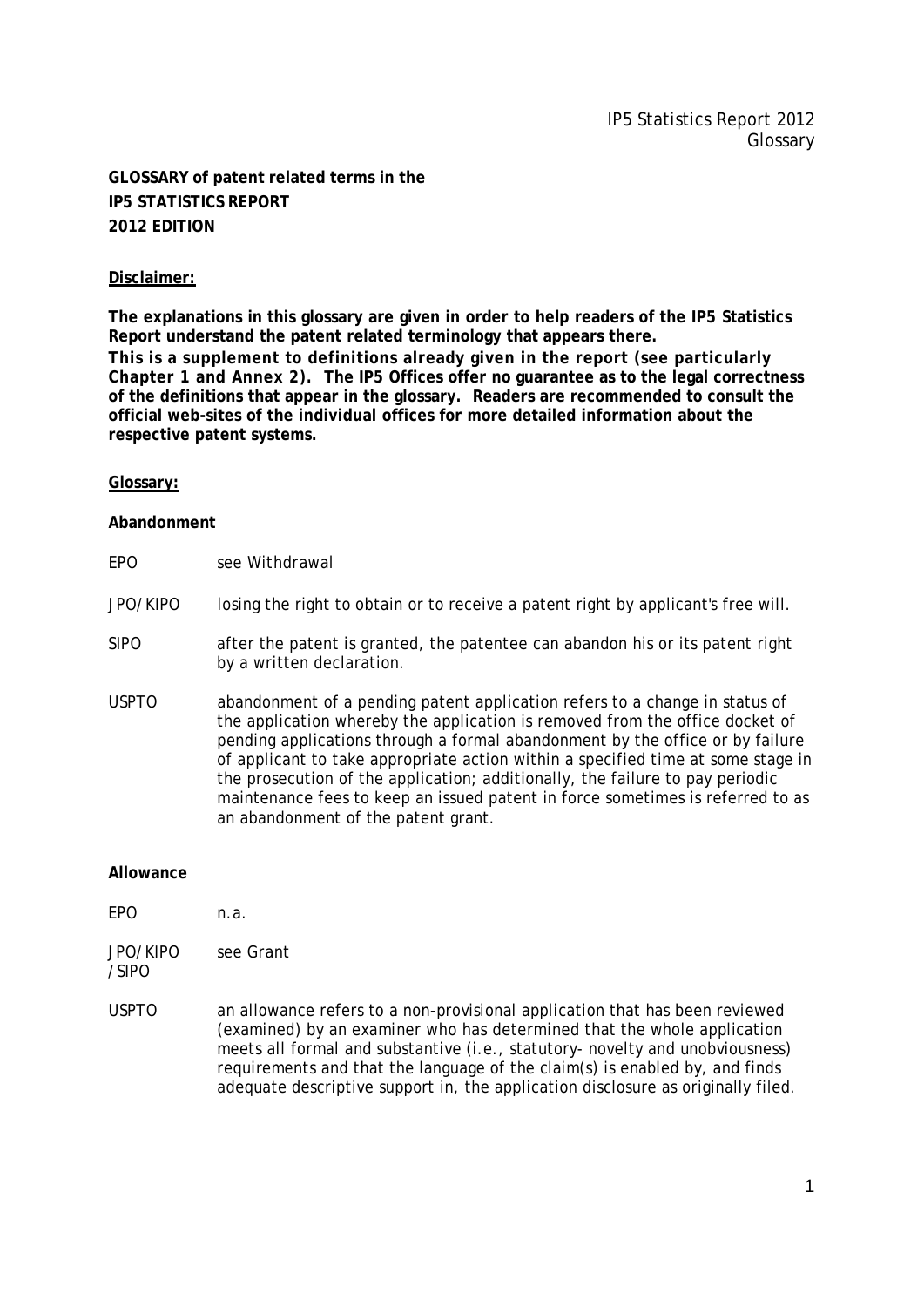## **Amendment**

the applicant is allowed to make adjustments such as reduction of the scope of right, correction of errors or mistranslations, and clarification of an ambiguous description.

- SIPO the applicant is allowed to make adjustments such as reduction of the scope of right and corrections of errors or mistranslations or clarify an ambiguous description. During the preliminary examination, if an application has defects that can be eliminated through rectifications, the applicant shall rectify the application documents according to the *Notification to Make Rectification* issued by SIPO.
- USPTO see also *Reissue*

#### **Amended form**

- EPO new version of the patent when the description, claims and/or drawings of a patent are amended after an opposition or an appeal procedure.
- JPO/KIPO the documents which reflected amendment.
- USPTO the non-provisional and non-reissue application, after amendments are made by filing a correspondence, in compliance with the appropriate U.S. laws and regulations, directing that specified amendments be made.

## **Appeal**

/SIPO

EPO an ex parte appeal is filed against a decision taken by an examining division;

an inter partes appeal is filed against a decision taken by an opposition division, where two or more parties are involved;

there also exist PCT protest (see PCT protest) legal, disciplinary appeals and appeals before the Enlarged Board (petition for review and referral).

- JPO/KIPO procedures to examine and make a decision for appeal or trial when the decision of the examiner is questioned: a) an appeal against examiner's decision of refusal (ex parte), b) an appeal of invalidation when an interested person makes an appeal to invalidate a patent on the basis that the patent lacks patentability (inter partes), c) a trial for correction demanding corrections on scope, description or drawing of claims after grant (ex parte).
- SIPO SIPO has reexamination and invalidation procedures. Where an applicant for patent is not satisfied with the decision of the SIPO rejecting the application,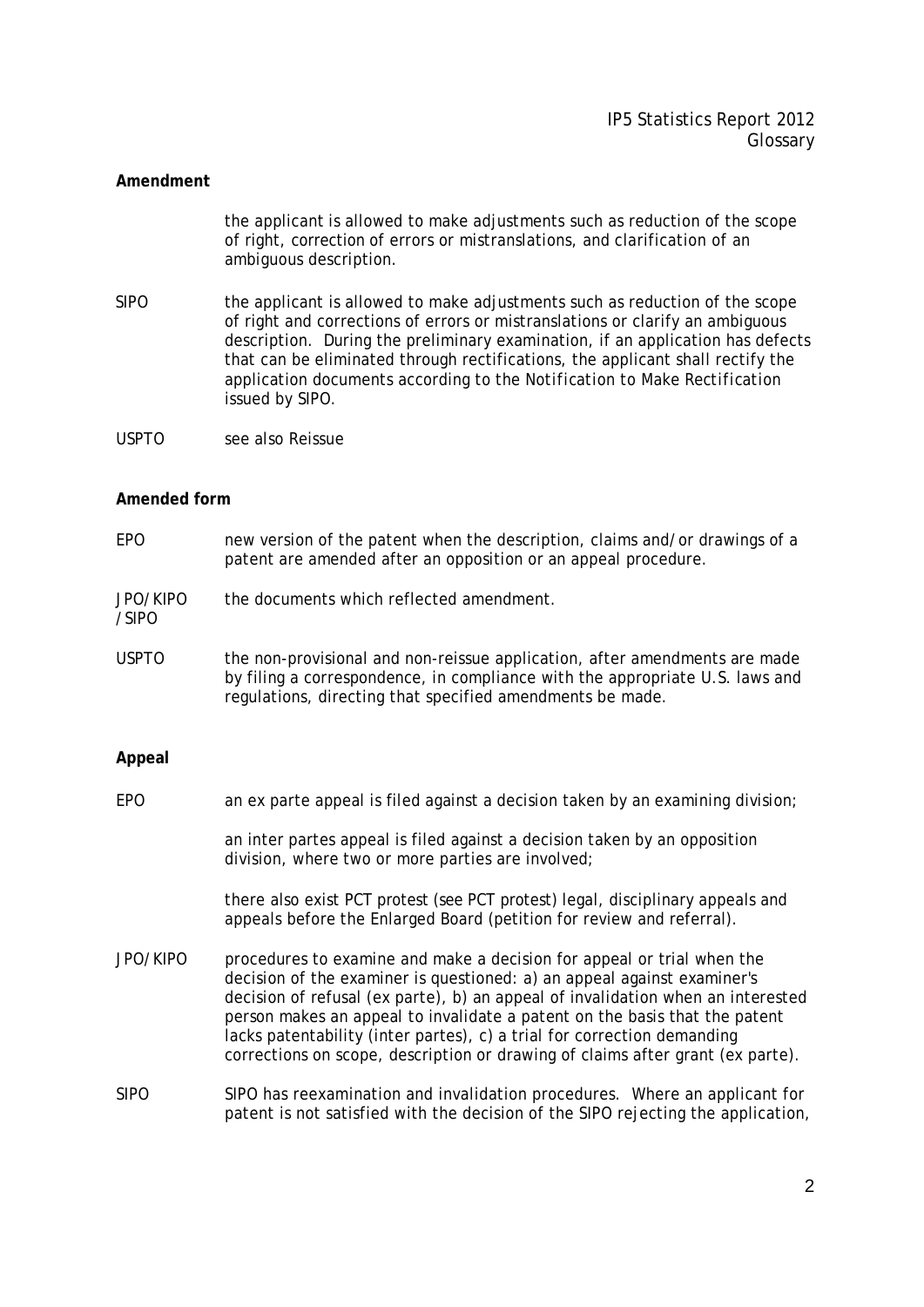the applicant may, within three months from the date of receipt of the notification, request the Patent Reexamination Board to make a reexamination. Where any entity or individual considers the grant of a patent right is not in conformity with the relevant provisions of the Patent Law, it or he may request the Patent Reexamination Board to declare the patent right invalid.

USPTO an appeal refers to a process for reviewing a decision affecting patentability, as made during the examination process; every applicant, any of whose claims have been twice rejected, may appeal the decision of the examiner to the Board of Patent Appeals and Interferences by filing a notice of appeal accompanied by the fee within a specified time period. Appeals may also be made in reexamination proceedings. In an ex parte reexamination an appeal is taken against a decision made by a primary examiner to reject one or more claims. In an inter partes reexamination an appeal may be requested by a third party on any proposed ground of rejection not adopted by an examiner. Third party requesters may also be a party to any patent owner appeal. Beginning in September 16, 2012, *inter partes* reexamination was replaced by *inter partes* review which is conducted at the Patent Trial and Appeal Board (Board). An appeal may be taken by petitioner to the CAFC once the Board issues a final written decision.

# **Applicant**

- EPO the natural or legal person filing the patent application.
- JPO/KIPO the inventor or the natural or legal person who has been assigned the right of filing a patent application from the inventor.
- SIPO the natural person or entity filing the patent application.
- USPTO the legal entity applying for a patent; prior to the adoption of AIA, the applicant always consisted of the name or names of the actual inventor or inventors.

#### **Claim**

- EPO/SIPO defines the matter for which protection is sought in a clear and concise way supported by the general description.
- JPO/ KIPO refers to each item describing the invention to be protected in the scope of claims; multiple listing is permitted including statements of various facets of the identical same invention and of related inventions. Each statement in claims has an effect on independent patent right.
- USPTO a portion of the patent or application particularly pointing out and distinctly claiming the subject matter which the applicant regards as his invention or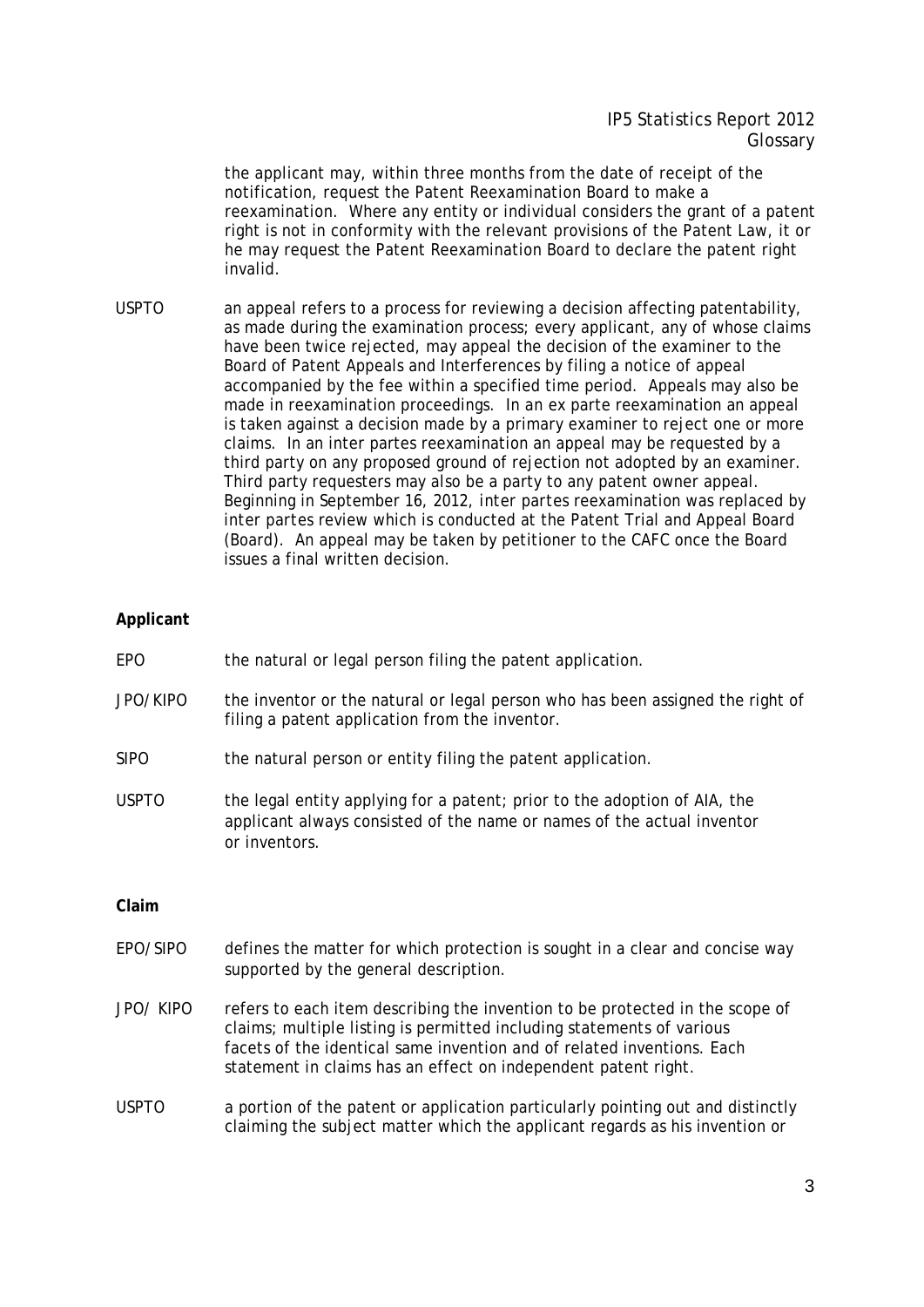discovery. Each claim must conform to the invention as set forth in the the specification and the terms and phrases used in the claims must find clear support or antecedent basis in the description so that the meaning of the terms in the claims may be ascertainable by reference to the description.

# **Cooperative Patent Classification (CPC)**

CPC is the product of a joint partnership between USPTO and EPO to develop a common, internationally compatible classification system for technical documents used in the patent granting process that incorporates the best classification practices from both offices. CPC includes approximately 250,000 classification symbols based on the International Patent Classification (IPC) system thus enabling examiners and patent users worldwide to conduct searches by accessing the same classified patent document collections. See also *IPC*. http://www.cooperativepatentclassification.org/

#### **Deferred Examination**

KIPO a system by which an applicant can ask for examination to take place at a date not less than 18 months after the date of the examination request and not more than five years after the filing date.

## **Design patent**

- SIPO any new design of the shape, the pattern, or their combination, or the combination of the color with shape or pattern, of a product, which creates an aesthetic feeling and is fit for industrial application.
- USPTO legal protection that may be granted for a new, original, and ornamental design embodied in or applied to an article of manufacture.

# **Designation**

an indication of the contracting state or regional office in which protection for the invention is desired (for a regional application or for an international application).

#### **Direct European filing**

EPO patent application filed directly with the European Patent Office under the European Patent Convention.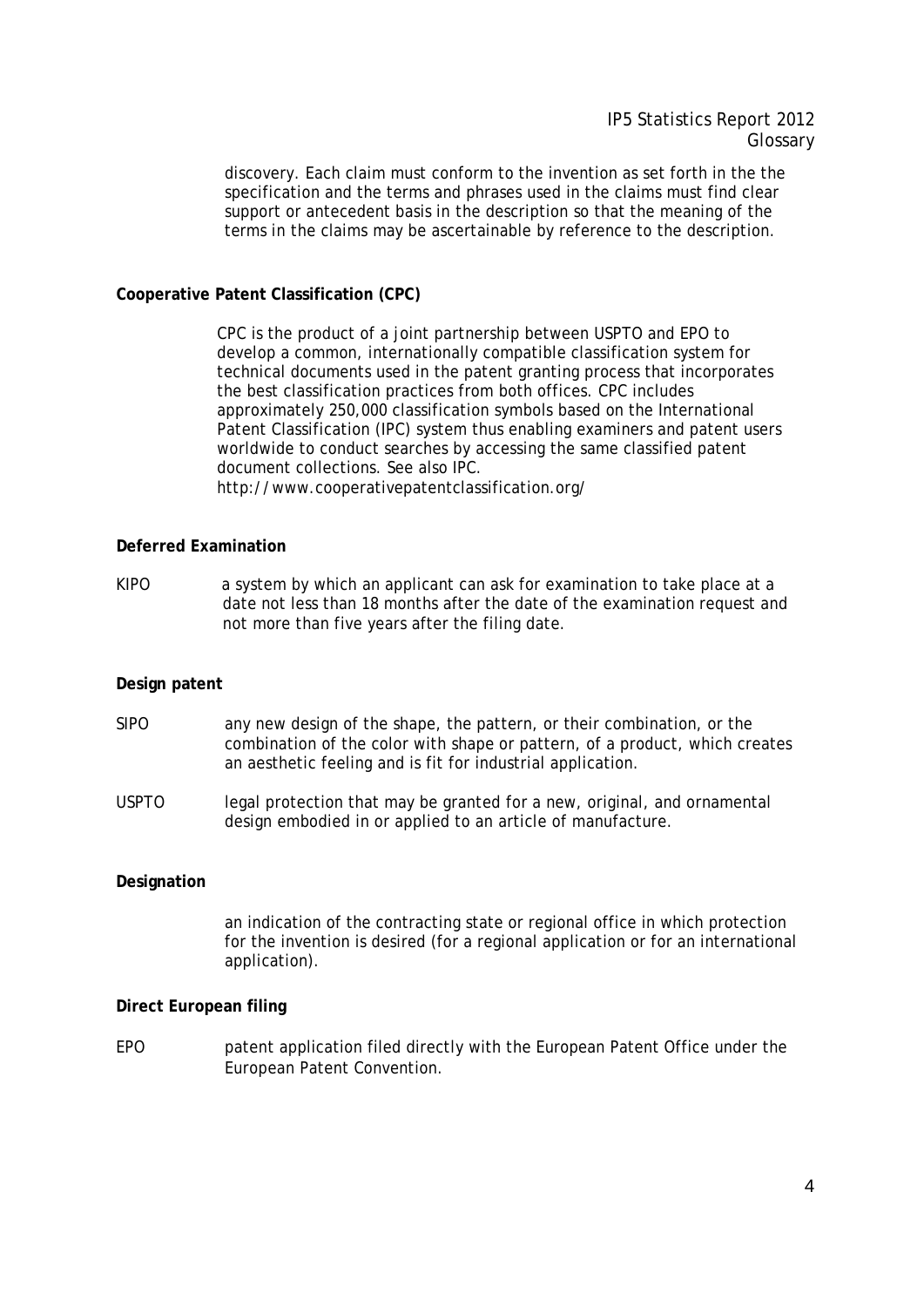# **Documentation Database (DOCDB)**

a reference database that contains records for all worldwide patent publications, as far as data are made available. In most patent offices, there is a publication of the application followed by a publication of the grant (if any). Other special publications also appear. DOCDB is maintained by the EPO.

## **EPC contracting states**

EPO European states parties to the European Patent Convention and therefore members of the European Patent Organization. (See also *European Patent Convention*). These states have agreed that patents granted by the European Patent Office have the same effects as national patents.

# **Euro-direct application**

EPO see *Direct European filing*

## **Euro-PCT application – regional phase**

EPO a PCT application wherein the European Patent Office is designated and the applicant has made an explicit request to the European Patent Office for processing the application by that Office under the European Patent Convention, and fulfilled the requirements in the PCT Article 22(1) or Article 39(1). See also *National (regional) phase*.

## **European Patent Convention (EPC, EPC 2000)**

EPO in 1973 the European Patent Convention (38 contracting states as of 31 December 2011) established the European Patent Organization that enables patent applicants to obtain a patent in some or all of the contracting states by the means of a single procedure. A revised version of the convention (EPC 2000) entered into force on December 13<sup>th</sup>, 2007.

## **European Patent Office (EPO)**

one of the two organs of the European Patent Organization, it grants European patents for the EPC contracting states.

## **European search**

EPO search carried out by the European Patent Office on an application for a Direct European filing. See *Search report*.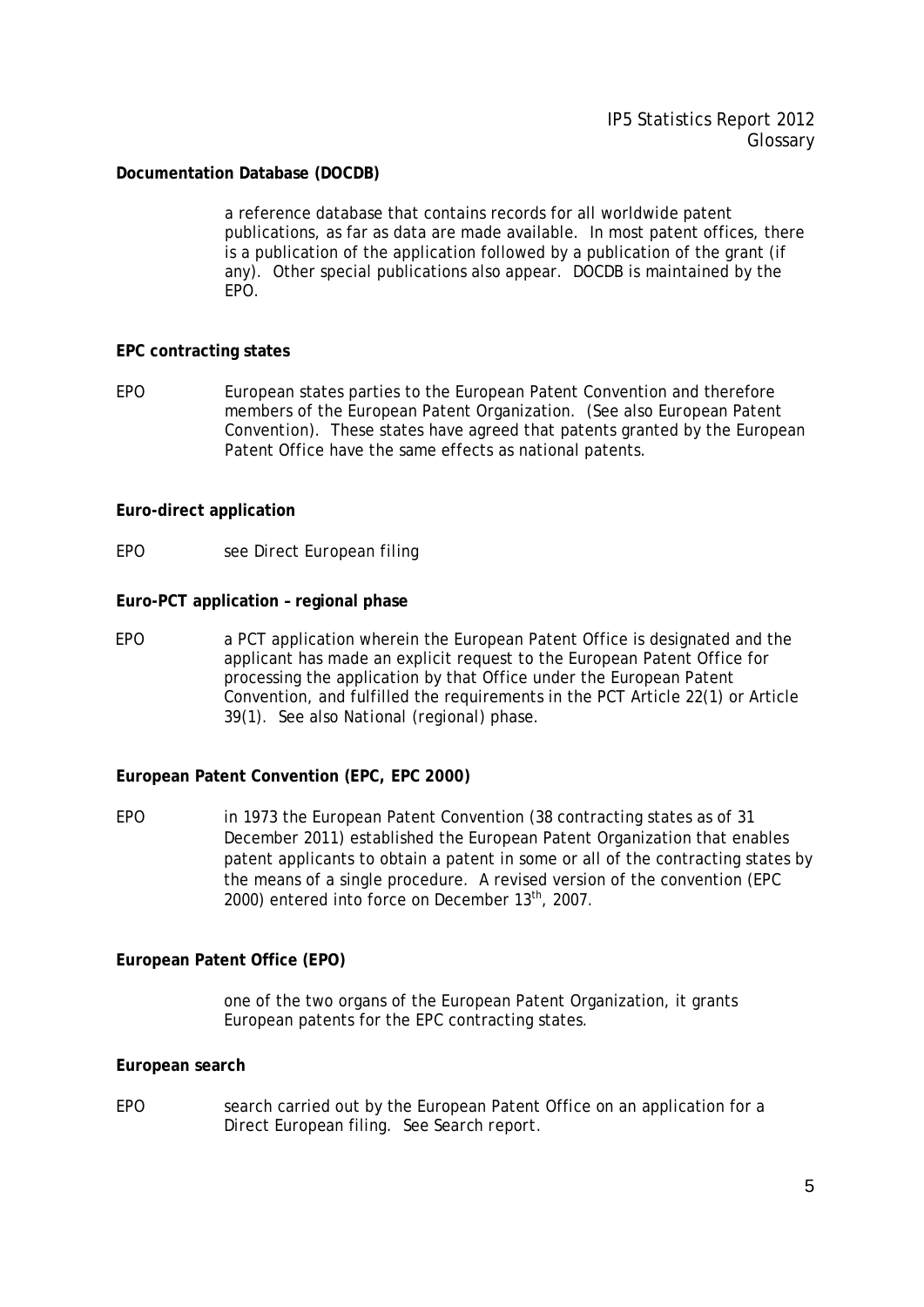#### **Examination**

- EPO the European Patent Office conducts substantive examination on European patent applications on written request after the search has been completed.
- JPO/KIPO on a request for examination within three years for the JPO and the /SIPO SIPO and five years for the KIPO after filing date, a patent examiner examines the patent application on novelty, inventive step, utility and so on (substantive examination).
- USPTO the thorough study of an application (which includes the claimed invention) including a thorough investigation (search) of the available prior art relating to the subject matter of the claimed invention. The examination is complete with respect both to compliance of the application with the applicable statutes and rules and to the patentability of the invention as claimed, as well as with respect to matters of form, unless otherwise indicated.

#### **Field of technology**

Refers to a field of technology identified in the WIPO technology concordance table that links the International Patent Classification (IPC) symbols with thirty-five fields of technology. See also *International Patent Classification*.

#### **Final action**

- EPO the last decision taken by the examining division in the European granting procedure, meaning either to refuse or to propose to grant the patent application.
- JPO/KIPO the final decision taken by a patent examiner meaning to grant or to refuse the patent application. Disposal of withdrawal or abandonment of the patent application is also included.
- SIPO the final decision taken by a patent examiner meaning to grant or to refuse the patent application. Disposal of withdrawal of the patent application is also included.
- USPTO an Office action based upon the second or any subsequent examination or consideration by an examiner that closes the prosecution of a non- provisional patent application.

# **First office action**

EPO first communication of the examiner to the applicant on patentability during the granting procedure.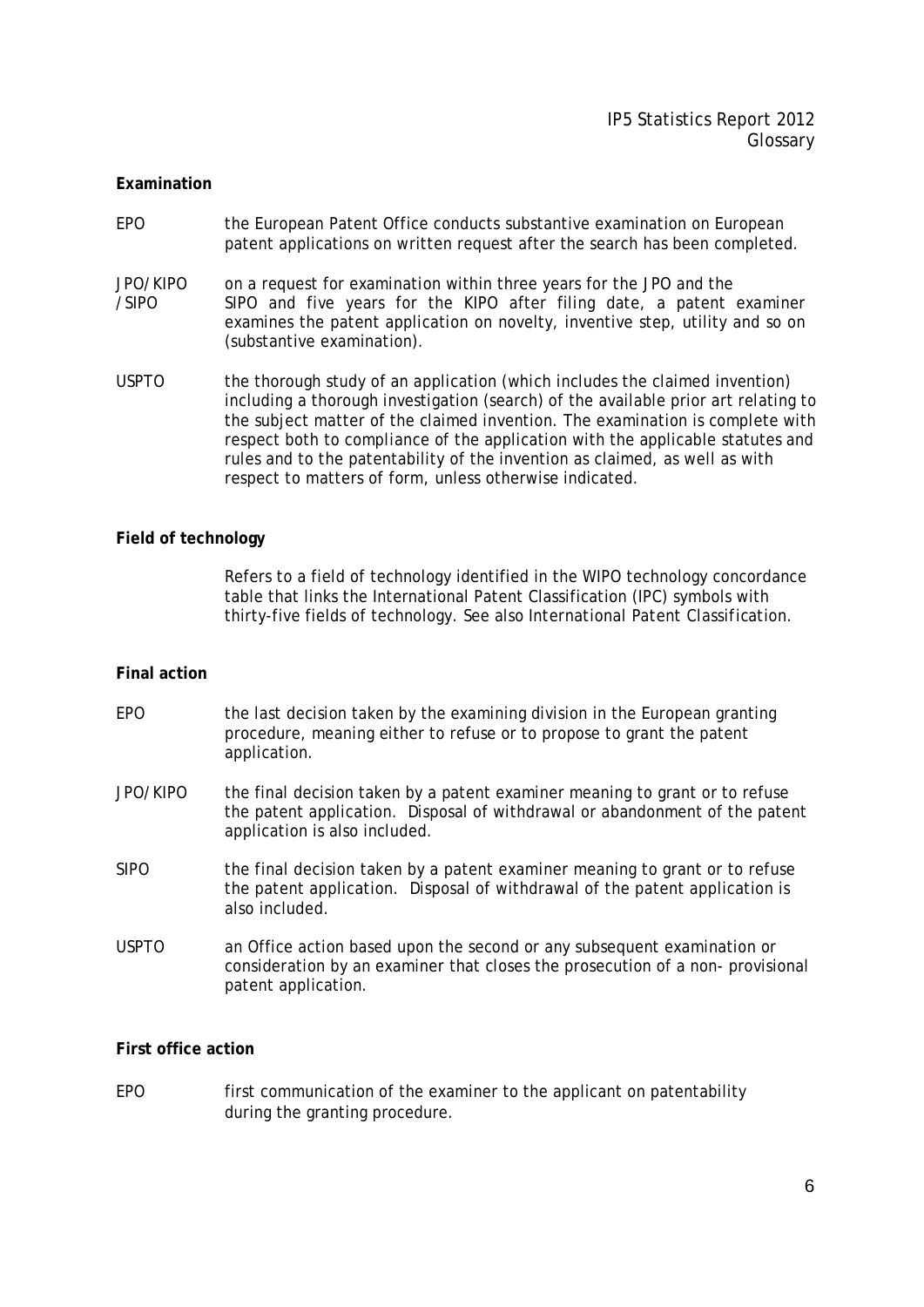# IP5 Statistics Report 2012 Glossary

- JPO/KIPO the notification of the first examination result after the request for /SIPO examination including reasons for refusal or granting a patent.
- USPTO an Office action based upon the first examination of the non-provisional application by an examiner.

#### **Five blocs patent family**

 a Five blocs patent family is part of filtered subset of patent families for which there is evidence of patenting activity in all the Five blocs (EPC states, Japan, R. Korea, the P.R. China and the U.S.).

#### **Five Offices**

the European Patent Office, the Japan Patent Office, the Korean Intellectual Property Office, the State Intellectual Property Office of the People's Republic of China and the United States Patent and Trademark Office.

#### **Four blocs patent family**

a Four blocs patent family is part of a filtered subset of patent families for which there is evidence of patenting activity in all the Four blocs (EPC states, Japan, R. Korea and the U.S.).

## **Four Offices**

the European Patent Office, the Japan Patent Office, the Korean Intellectual Property Office and the United States Patent and Trademark Office.

#### **Four Office Statistics Report**

see *IP5 Statistics Report*

**Grant**

see *Patent granted*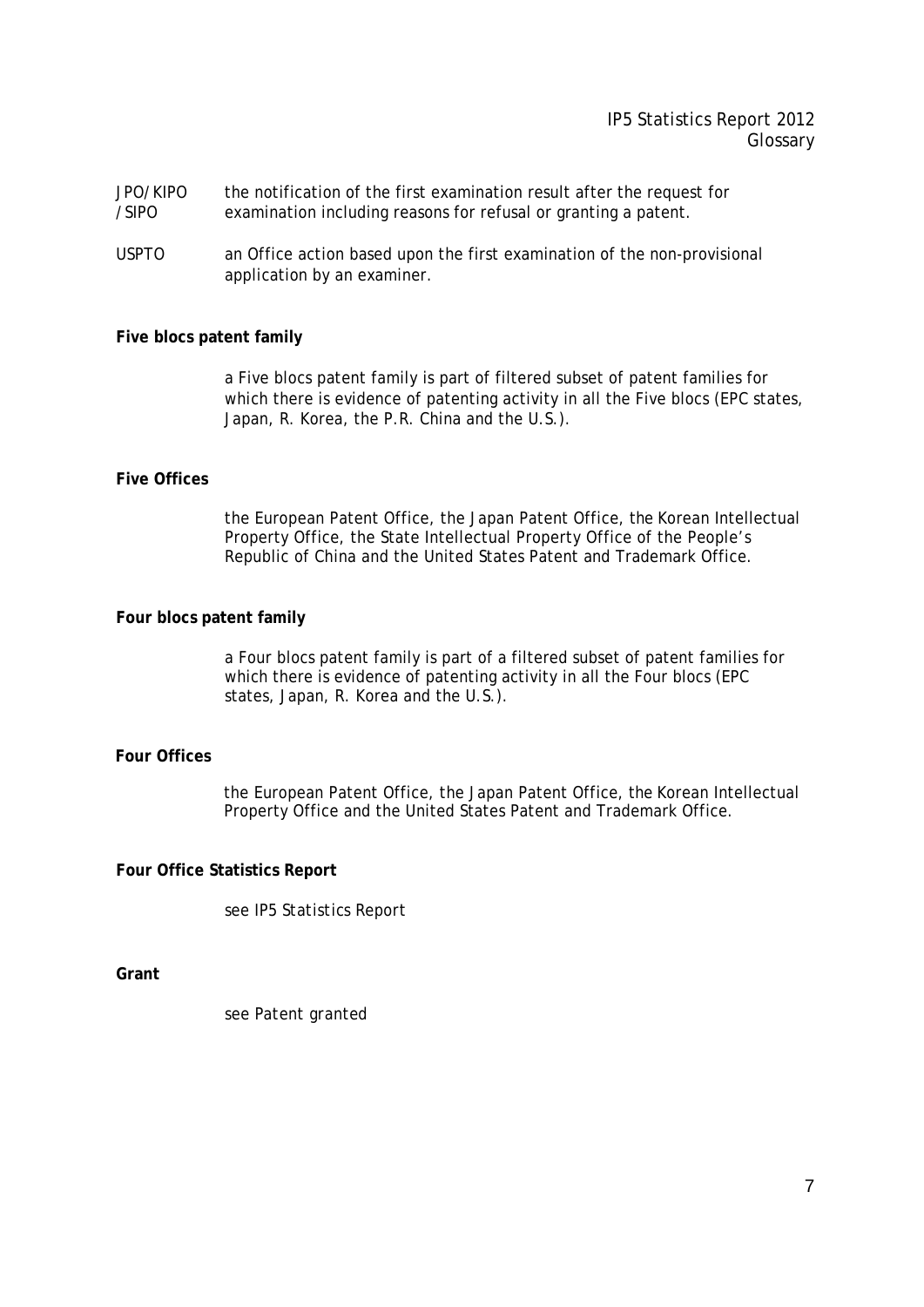# **Industrial applicability**

- EPO is fulfilled for any patent application if it can be made or used in any kind of industry, including agriculture.
- JPO/ KIPO means that the invention itself is industrially exploitable.

SIPO see *Practical applicability*

USPTO see *Utility*

# **Intellectual property (IP)**

creations of the mind: inventions, literary and artistic works, and symbols, names, images, and designs used in commerce.

intellectual property is divided into two categories: Industrial property, which includes inventions (patents), trademarks, industrial designs, and geographic indications of source; and Copyright, which includes literary and artistic works such as novels, poems and plays, films, musical works, artistic works such as drawings, paintings, photographs and sculptures, and architectural designs. Rights related to copyright include those of performing artists in their performances, producers of phonograms in their recordings, and those of broadcasters in their radio and television programs.

# **International application**

see *PCT application*

## **International Patent Classification (IPC)**

the IPC "is a hierarchical classification system used primarily to classify and search patent documents (patent applications, specifications of granted patents, utility models, etc.) according to the technical fields to which they pertain. It therefore serves as an instrument for an orderly arrangement of the patent documents, a basis for selective dissemination of information and a basis for investigating the state of the art in given fields of technology." There are eight major technology sections which are further broken down into about 70,000 subdivisions. http://www.wipo.int/classifications/ipc/en/

## **International phase**

the procedure where a PCT international application is processed under the PCT by the International Authorities (the Receiving Office, the International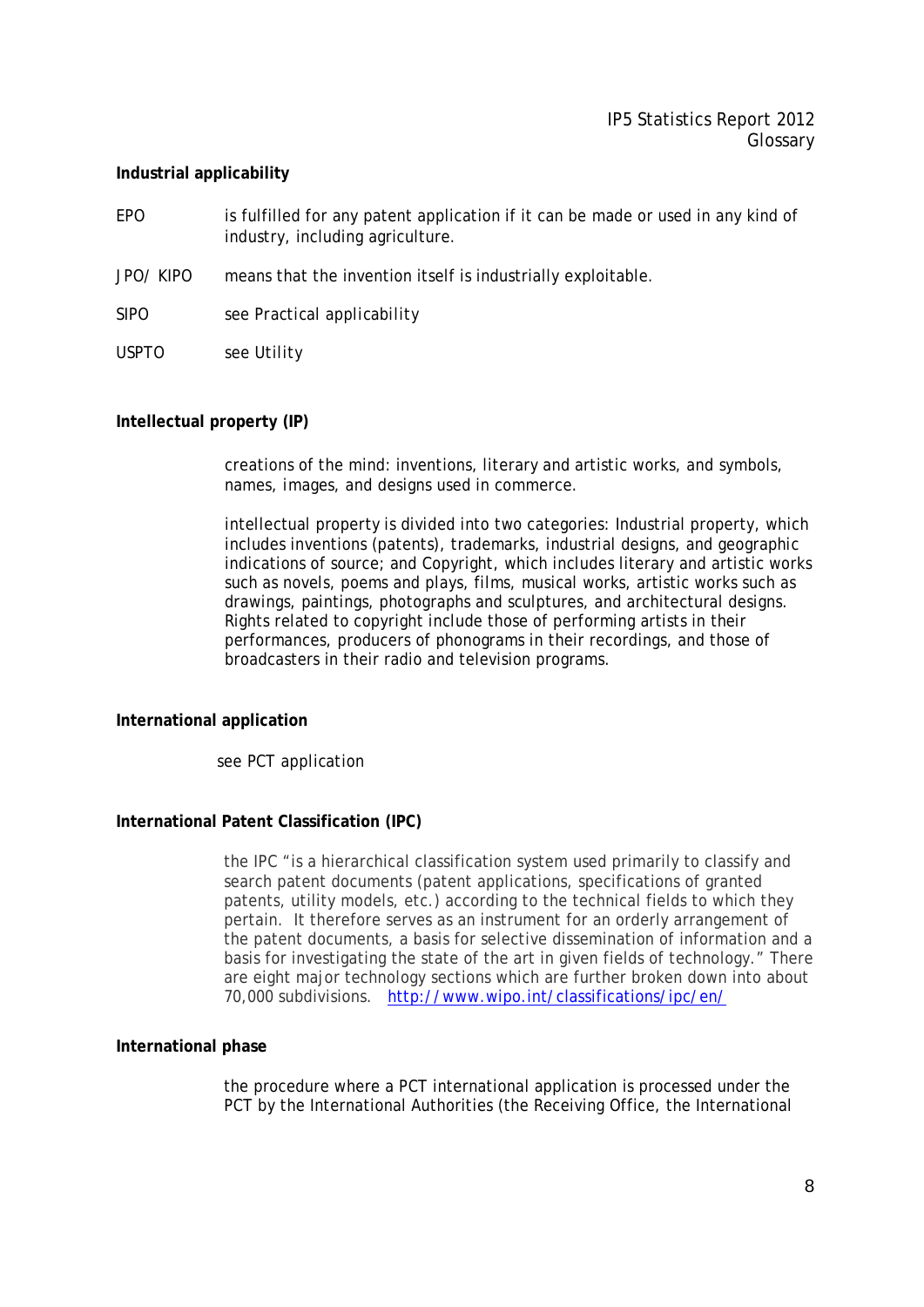Bureau, the International Searching Authority, and upon the applicant's request, the International Preliminary Examining Authority).

# **International Preliminary Examination (IPE)**

the (optional) examination for PCT international applications carried out by a competent International Preliminary Examining Authority, leading to the establishment of a report indicating whether the subject matter claimed in the application meet the requirements of novelty, inventiveness and industrial applicability.

## **International Preliminary Examining Authority (IPEA)**

the national or regional patent offices that are designated by the PCT Assembly for carrying out the international preliminary examination. Each receiving office should specify at least one International Preliminary Examining Authority that is competent for the applications filed with that office.

# **International search**

see *PCT international search*

# **International Searching Authority (ISA)**

the national or regional patent offices that are designated by the PCT Assembly for carrying out the PCT international search. Each receiving office should specify at least one International Searching Authority that is competent for the applications filed with that office.

## **International Search Report**

the report established as the result of the PCT international search listing all relevant documents and other types of disclosures that may affect the patentability of the claims in the PCT international application. For international applications filed on or after January 1, 2004, the report is accompanied by a written opinion established by the same Searching Authority indicating whether the subject matter claimed in the application meets the requirements of novelty, inventiveness and industrial applicability.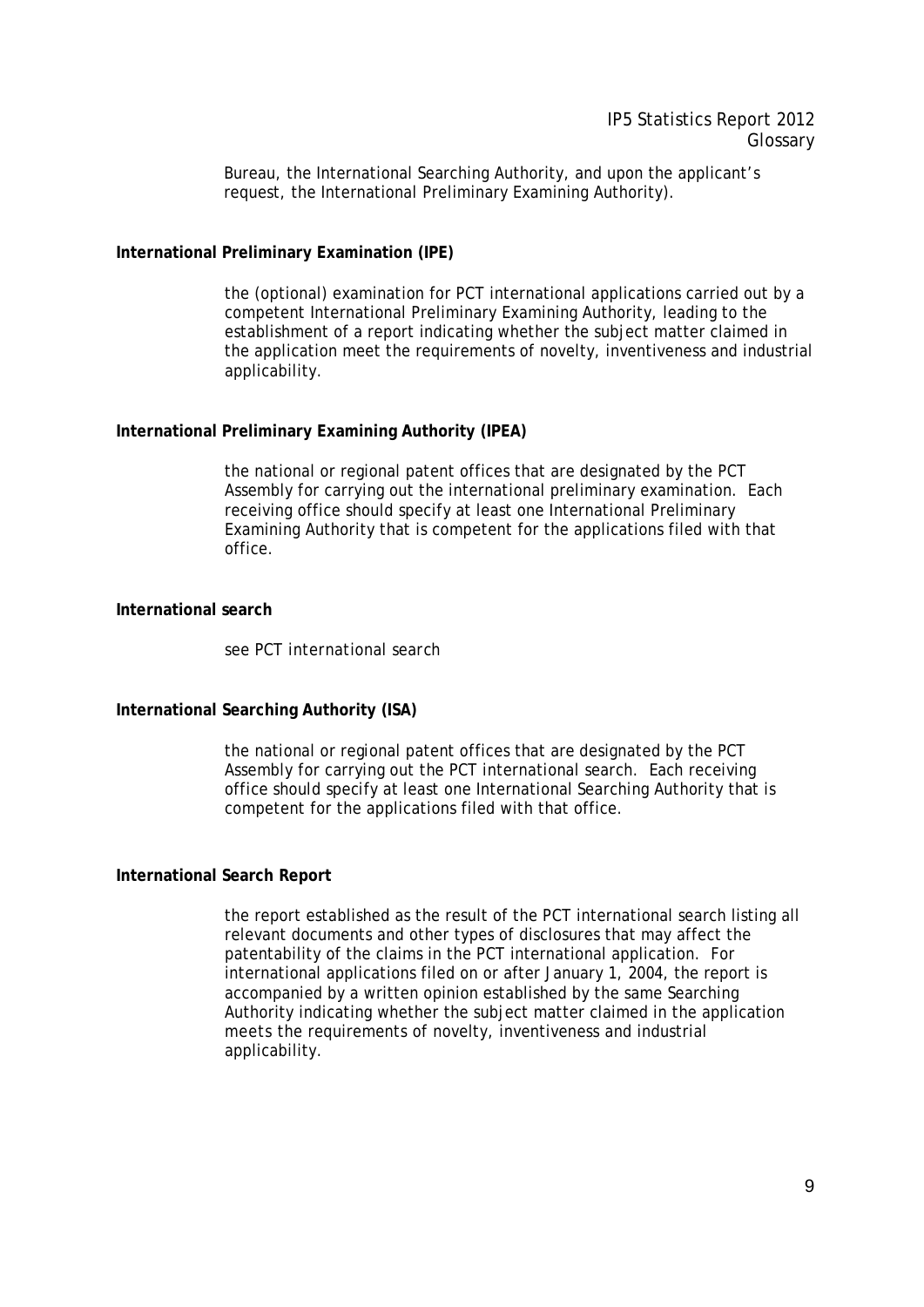#### **Invalidation**

SIPO where, starting from the date of the announcement of the grant of the patent right, any entity or individual considers the grant of the said patent right is not in conformity with the relevant provisions of the Patent Law, it or he may request the Patent Reexamination Board to declare the patent right invalid. The Patent Reexamination Board shall examine the request for invalidation of the patent right promptly, make decision on it and notify the person who made the request and the patentee. The decision declaring the patent right invalid shall be registered and announced by the SIPO.

#### **Inventive step**

- EPO/JPO an invention shall be considered as involving an inventive step if, having /KIPO regard to the state of the art, it is not obvious to a person skilled in the art.
- SIPO as compared with the prior art, the invention has prominent substantive features and represents a notable progress and the utility model has substantive features and represents progress.
- USPTO the equivalent term is unobviousness and it is a requirement for patentability. This means that the available prior modification of the available prior art must be one which would not have been obvious to one of ordinary skill in the art at the time the invention was made. For applications filed on or after March 16, 2013 containing a claim having an effective filing date that is on or after March 16, 2013, the time frame for this inquiry will be before the effective filing date of the claimed invention.

#### **IP5 blocs patent family**

an IP5 blocs patent family is part of a filtered subset of patent families for which there is evidence of patenting activity in all the IP5 blocs (EPC states, Japan, R. Korea, P.R. China and the U.S.).

#### **IP5 Offices cooperation**

an initiative, involving the world's five largest patent offices – the European Patent Office, the Korean Intellectual Property Office, the Japan Patent Office, the State Intellectual Property Office of the People's Republic of China and the United States Patent and Trademark Office - and aimed at creating an international patenting framework.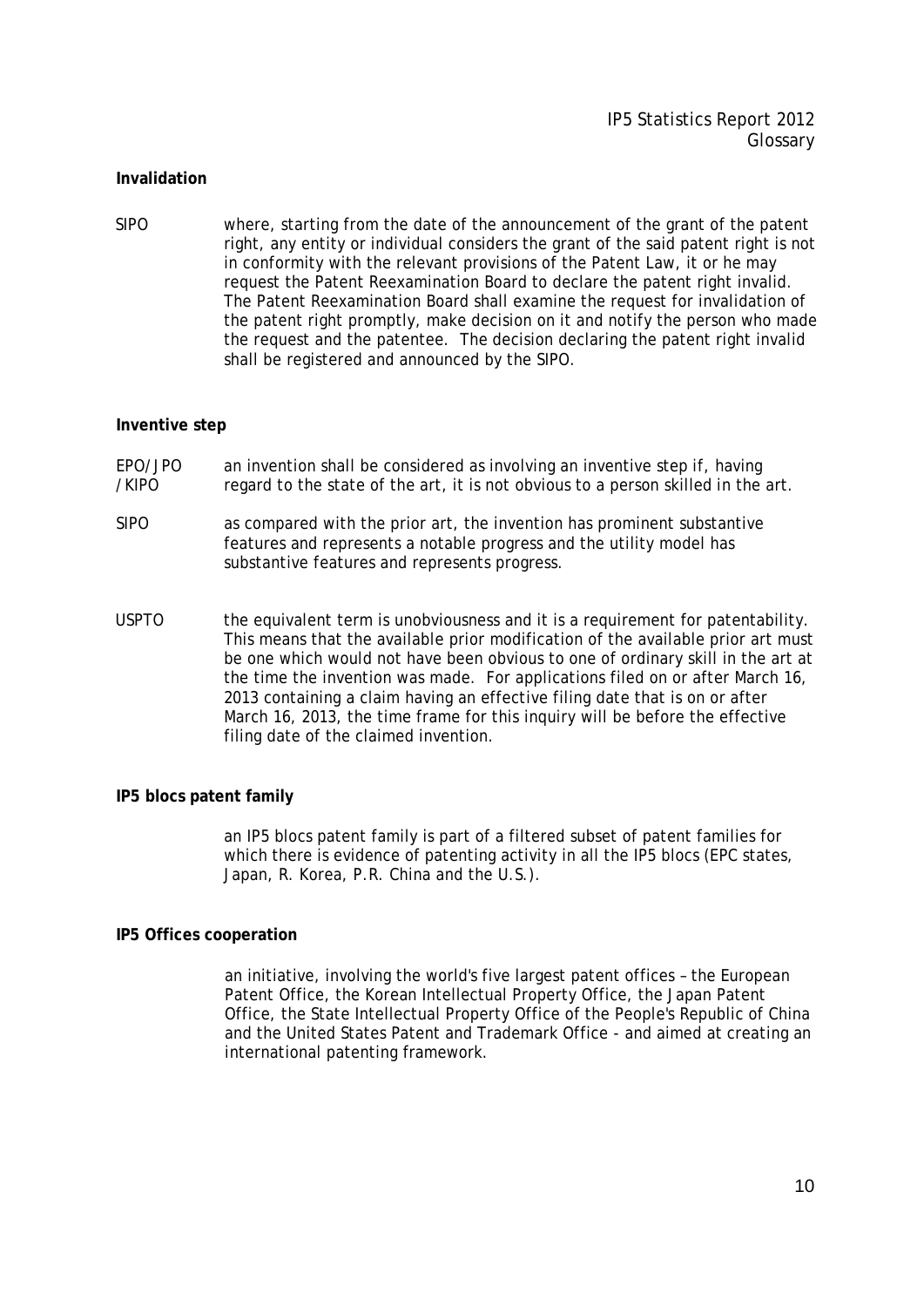#### **IP5 Statistics Report**

a report on patent statistics published for the first time in November 2012 that will be published jointly each year by the European Patent Office, the Japan Patent Office, the Korean Intellectual Property Office, the State Intellectual Property Office of the People's Republic of China, and the United States Patent and Trademark Office. The report is available both in paper copy form and on the web (IP5 web server). The web version contains additional annexes with information on historical statistics and this glossary of terms. The IP5 Statistics report contains many similar statistics to the *Four Office Statistics Report* and the *Trilateral Statistical Report* that were previously published annually by the same offices excluding the State Intellectual Property Office of the People's Republic of China, in the case of the *Four Office Statistics Report*, and excluding the Korean Intellectual Property Office and the State Intellectual Property Office of the People's Republic of China, in the case of the *Trilateral Statistical* Report.

## **Japan Patent Office (JPO)**

Japanese authority responsible for industrial property matters as patents, trademarks, utility models and designs. See also *Intellectual property*.

#### **Korean Intellectual Property Office (KIPO)**

Korean authority responsible for industrial property matters as patents, trademarks, utility models and designs.

#### **Limitation**

EPO the patentee may request to have the claims of his granted patent limited (or to have the whole patent revoked for all the designated states – see revocation). The limitation procedure offers an opportunity to obtain a limitation of a European patent in a short and straightforward procedure. The request can be filed at any time after grant, after opposition proceedings, or even after expiry of the patent.

#### **London Agreement**

for EPO patents, the Agreement on the application of Article 65 EPC – the London Agreement – is an optional agreement aiming at reducing the costs relating to the translation of European patents after grant. The EPC contracting states which have ratified or acceded to the agreement undertake to waive, entirely or largely, the requirement for translations of European patents. The agreement came into force on 1 May 2008.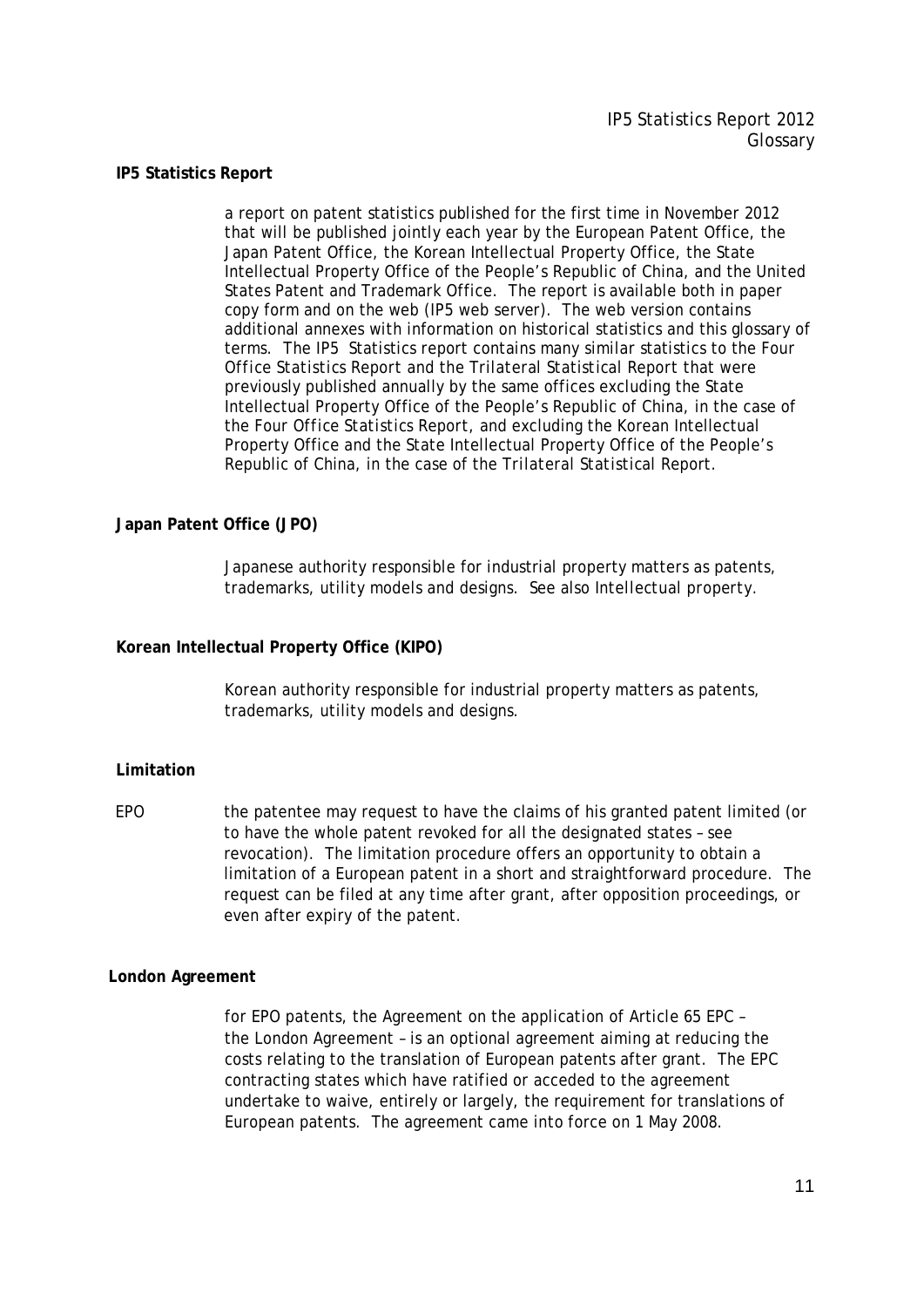#### **Maintenance**

a patent can be maintained after an opposition procedure or an interference proceeding or a reexamination proceedings, possibly in an amended form. Patents can be maintained up to their terms by payment of renewal fees.

- EPO twenty years from the date of filing. During examination, yearly renewal fees are due to the EPO at the beginning of the patent years from the  $3<sup>rd</sup>$  year onward. After grant, renewal fees are payable to national offices of the EPC contracting states instead, under terms specified by statutes in each country.
- JPO/KIPO twenty years from the date of filing. At the time of grant, a minimum patent fee for the  $1<sup>st</sup>$  to  $3<sup>rd</sup>$  years must be paid at one and the same time. The annual fees for the  $4<sup>th</sup>$  year onward may be paid in the amount equivalent to a single year or several years in a lump sum.
- SIPO twenty years from the date of filing. When the applicant goes through the formalities of registration of the grant of patent right, it or he shall pay a registration fee for the grant of patent right, printing fee for the announcement of grant of patent right and the annual fee of the year in which the patent right is granted. The annual fee of the patent right after the year in which the patent is granted shall be paid before the expiration of the preceding year.
- USPTO most utility patents are subject to a maximum term of twenty years from the date of earliest filing; maintenance fees are fees required to be paid for all utility patents based on applications filed on or after December 12, 1980, to maintain a patent in force beyond 4, 8 and 12 years after the date of grant. Maintenance fees are not required for any plant patents or for any design patents.
- *NB maintenance is also an accounting term for costs arising from maintaining buildings etc.*

#### **National application**

a patent application filed with a national office under the national procedure.

## **National office**

a national authority responsible for intellectual property matters in one country (e.g. patents, trademarks, copyright, utility models, designs).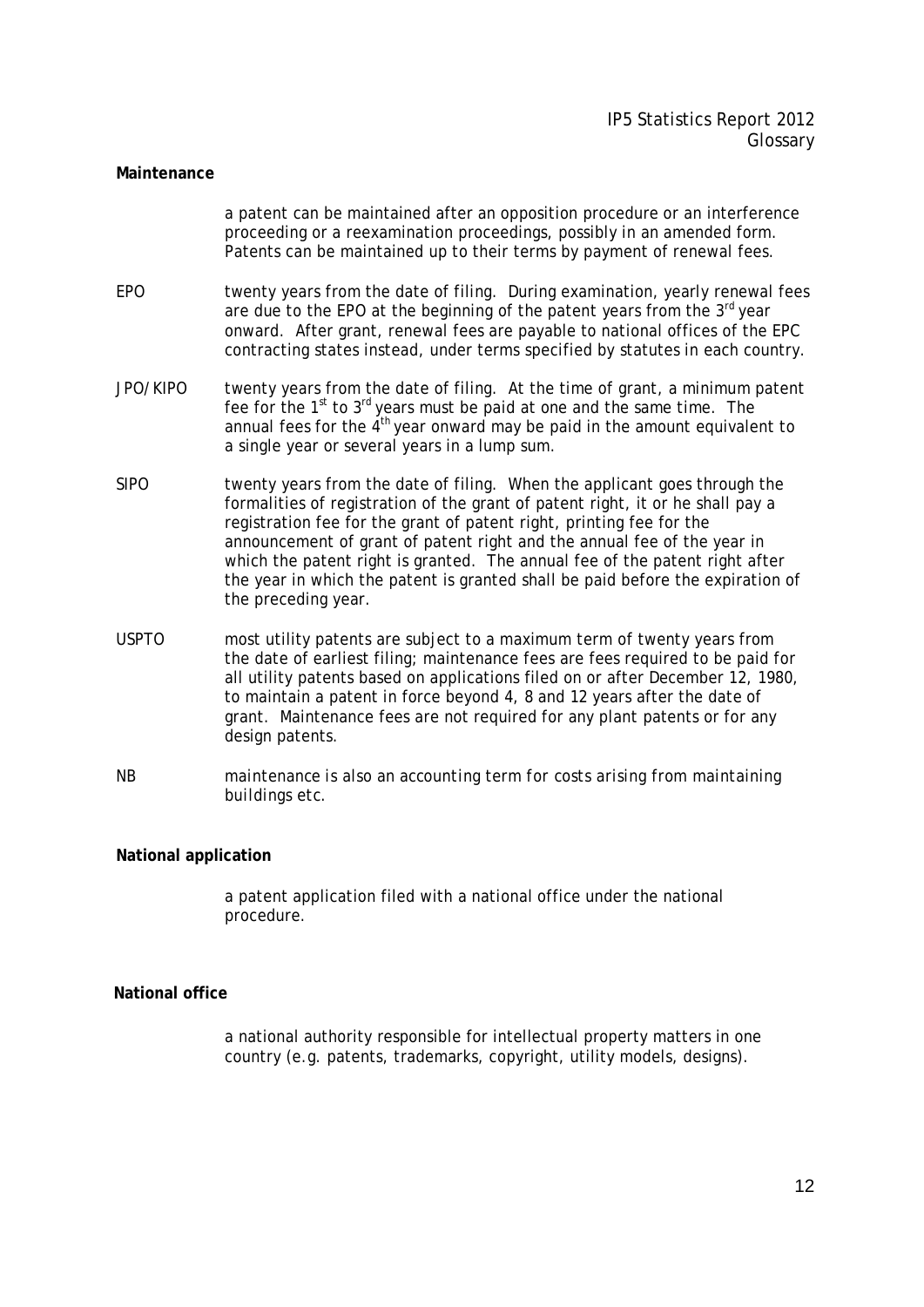# **National (regional) phase**

the procedure where a PCT international application is processed by a national patent office or regional patent organization, which is designated in the PCT international application, under its national law or treaty, following an explicit request by the applicant and on condition that the requirements in the PCT Article 22(1) or Article 39(1) are fulfilled. The above procedure is referred to as "regional phase" when the PCT application is processed by a regional patent organization.

# **National procedure**

patent examination and granting procedure in a single country.

# **National Center for Industrial Property Information and Training (INPIT)**

JPO the INPIT works with the JPO to support various activities such as access to gazettes, consultation, promotion of patent licensing, information dissemination, training and development of human resources. The center manages the Industrial Property Digital Library (IPDL) via the internet, which supplies industrial property information for free.

## **Novelty**

- EPO an invention shall be considered to be novel if it does not form part of the state of the art, which comprises everything made available to the public by means of a written or oral description, by use, or in any other way, before the date of filing of the application.
- JPO/KIPO an invention is novel when its content of invention is not known at the time of filing, and if known at such time, the patent cannot be granted.
- SIPO the invention or utility model does not form part of the prior art, nor has any entity or individual filed previously before the date of filing with the patent administration department under the State Council an application relating to the identical invention or utility model disclosed in patent application documents published or patent documents announced after the said date of filing.
- USPTO a requirement for patentability, a claimed invention lacks novelty if each and every element as set forth in a claim is found, either expressly or inherently described, in a prior art reference.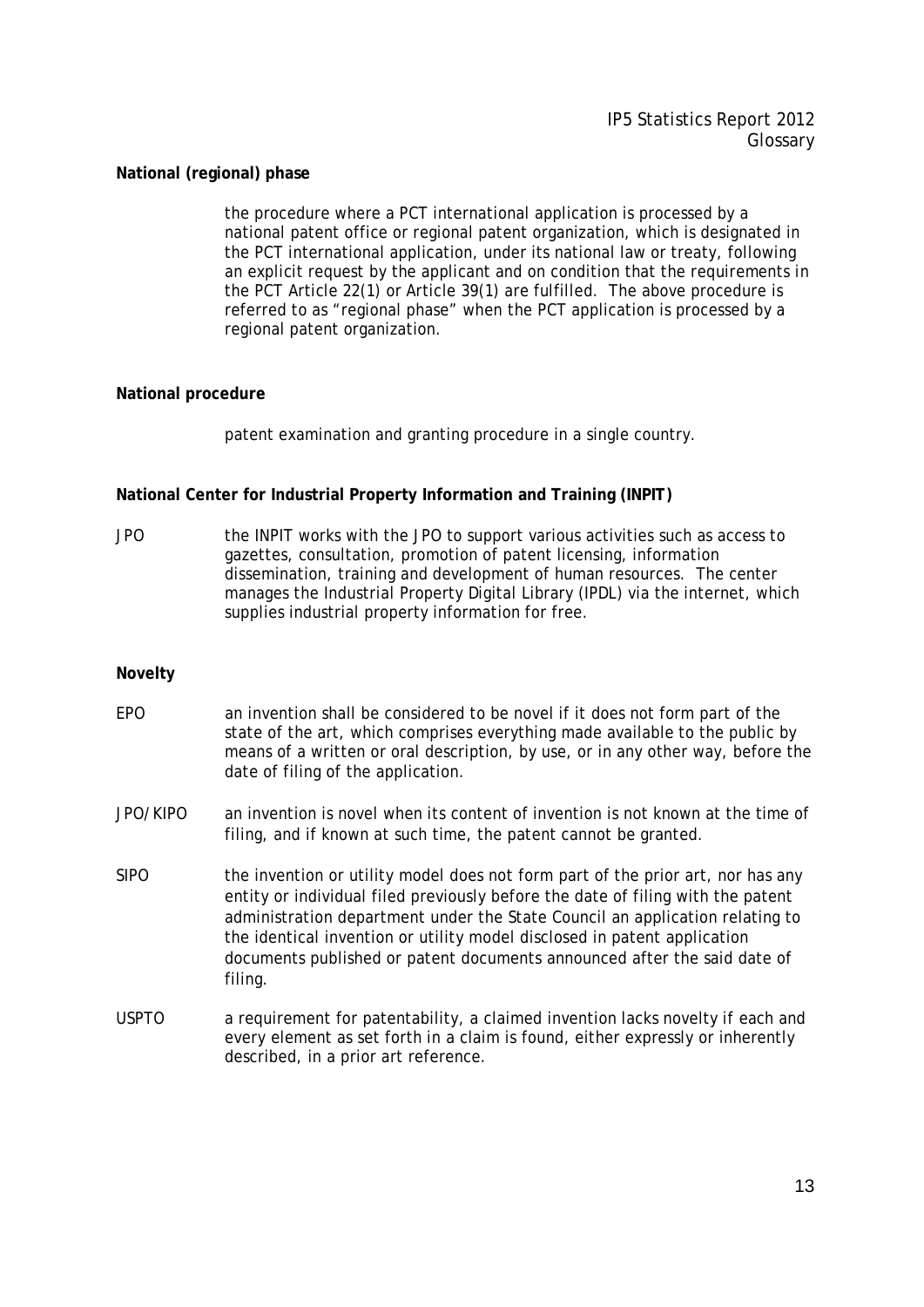# **Opposition**

- EPO within nine months of the publication of the mention of the grant of a European patent in the European Patent Bulletin, any person may give notice to the EPO of opposition to the European patent granted, invoking lack of patentability, e.g. lack of novelty or inventive step or lack of sufficiently clear and complete disclosure of the invention, or the fact that the granted patent extends beyond the application as filed. The oppositions for European patents are dealt with by opposition divisions of the EPO.
- JPO n.a. (Patent opposition system was deleted on January 1, 2005.)
- KIPO n.a. (Patent opposition system was deleted on March 3, 2006.)
- SIPO n.a. (Patent opposition system has been deleted since July 1, 2001.)
- USPTO any party may provide evidence that is adverse to a patent application or to publication, within two months of publication (third party submission in published applications), after publication if accompanied by the written consent of the applicant (a protest) or during the period of enforceability of a granted patent (a reexamination). Beginning in September 16, 2012, this time period for third party submission was changed to the later of 6 months after publication or the date of a first rejection of any claim in an office action.

## **Paris Convention**

an international convention, established in 1883, which is currently administered by the World Intellectual Property Organization. It set up the basic characteristics of the modern international patent system, allowing in particular for subsequent filings, which claim the priority of the first filing, to be made at other patent offices within the following twelve month period. The convention also concerns other matter such as equal treatment, territoriality of patents and other sets of common rules.

## **Patent Cooperation Treaty (PCT)**

an international treaty, established in 1970, administered by the World Intellectual Property Organization, participated in by 141 contracting states (as of October 31, 2009), providing an alternative system whereby the applicants can file patent applications in foreign countries.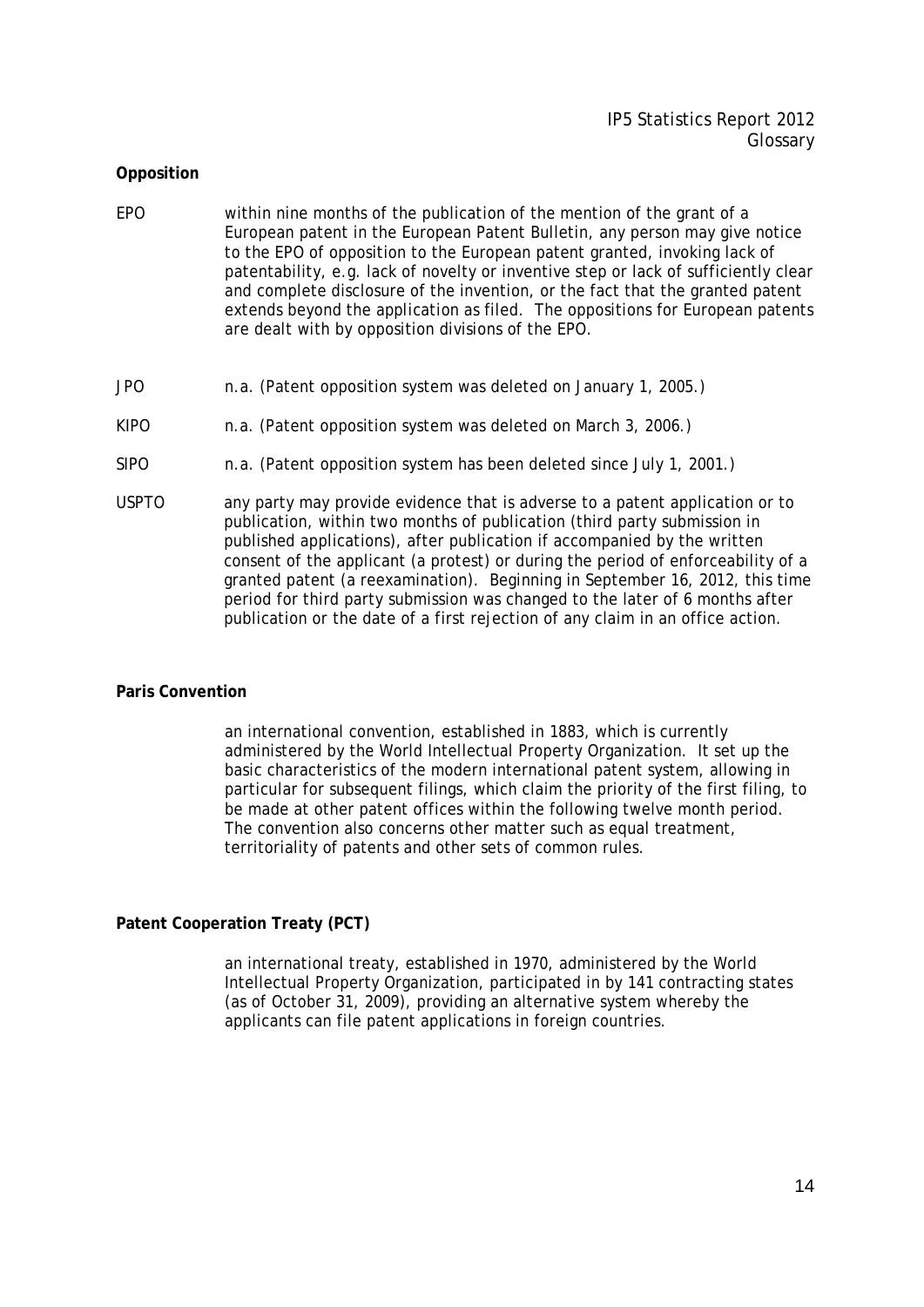## **Patent granted**

- EPO when the examining division or the examiner is of the opinion that the application and the invention to which it relates meets all requirements set, it decides to grant the patent. The grant is effective from the date it is mentioned in the European Patent Bulletin.
- JPO when the examination is completed by an examiner and there is no reasons for refusal to be found, a copy of decision to grant a patent is mailed to the applicant, who then has got 30 days for payment of the patent fee. After this payment, the patent right is registered to the Patent Register in JPO and an exclusive right is granted for a specific period.
- KIPO when the examination is completed by an examiner and there is no reasons for refusal to be found, a certified copy of decision to grant a patent is mailed to the applicant, who has then got 3 months for payment of the patent fee. After this payment, the patent right is registered to the Patent Register in KIPO and an exclusive right is granted for a specific period.
- SIPO after SIPO issues the notification to grant the patent right, the applicant shall go through the formalities of registration within 2 months from the date of receipt of the notification. If the applicant completes the formalities of registration within the said time limit, SIPO shall grant the patent right, issue the patent certificate and announce it.
- USPTO may occur only after the issue fee is paid and all other requirements have been met (e.g., drawings) within the time allowed by law; the application is forwarded to the printer for Final Data Capture (FDC) and final issue preparation. At this point, the application can only be retrieved if it is withdrawn from issue. The application is assigned a patent number and issue date about ten days before the application issues as a patent.An Issue Notification is mailed to inform the applicant of the patent number and issue date. A bond paper copy of the patent grant is ribboned, sealed and mailed by the Office of Data Management.

# **Patent Prosecution Highway**

a set of initiatives for providing accelerated patent prosecution procedures by sharing information between some patent offices. It also permits each participating patent office to benefit from the work previously done by the other patent office, with the goal of reducing examination workload and improving patent quality.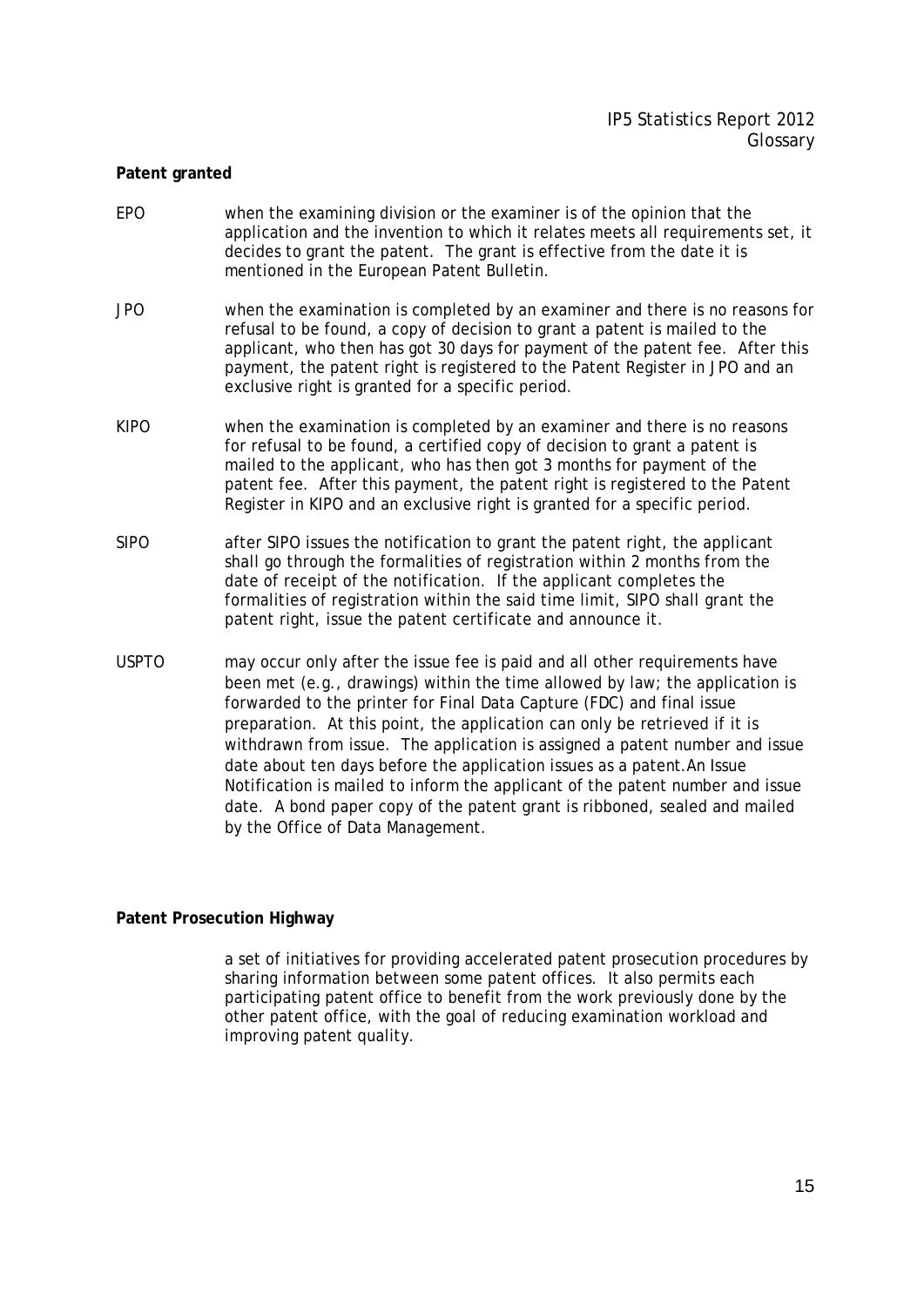#### **Patent right**

protection in a sovereign state provisionally conferred by a patent application and confirmed by a later grant. In a supranational procedure (e.g. PCT, EPO) a single application can confer multiple patent rights in different countries by means of multiple designations.

# **PATSTAT**

EPO Worldwide patent statistical database.

#### **PCT application**

international application filed under the Patent Cooperation Treaty.

#### **PCT Chapter II**

a chapter in the Patent Cooperation Treaty specifying the procedure where the applicant can request that an international preliminary examination be carried out by a competent International Preliminary Examination Authority.

#### **PCT international search**

search carried out on a PCT international application to discover the documents or other types of disclosures that may affect the patentability of the claims.

#### **PCT Protest**

a reasoned statement filed, together with the additional search or examination fee, by the applicant opposing a decision of lack of unity of invention made by the International Searching Authority or the International Preliminary Examining Authority.

#### **Pendency**

time taken to achieve certain actions of the granting procedure, measured from a reference date to the date of completion of the specified action. This can be the time taken by the office to complete an action or the time taken to complete a sequence of actions. Generally pendency statistics indicate an average duration for a given action from a specified reference date.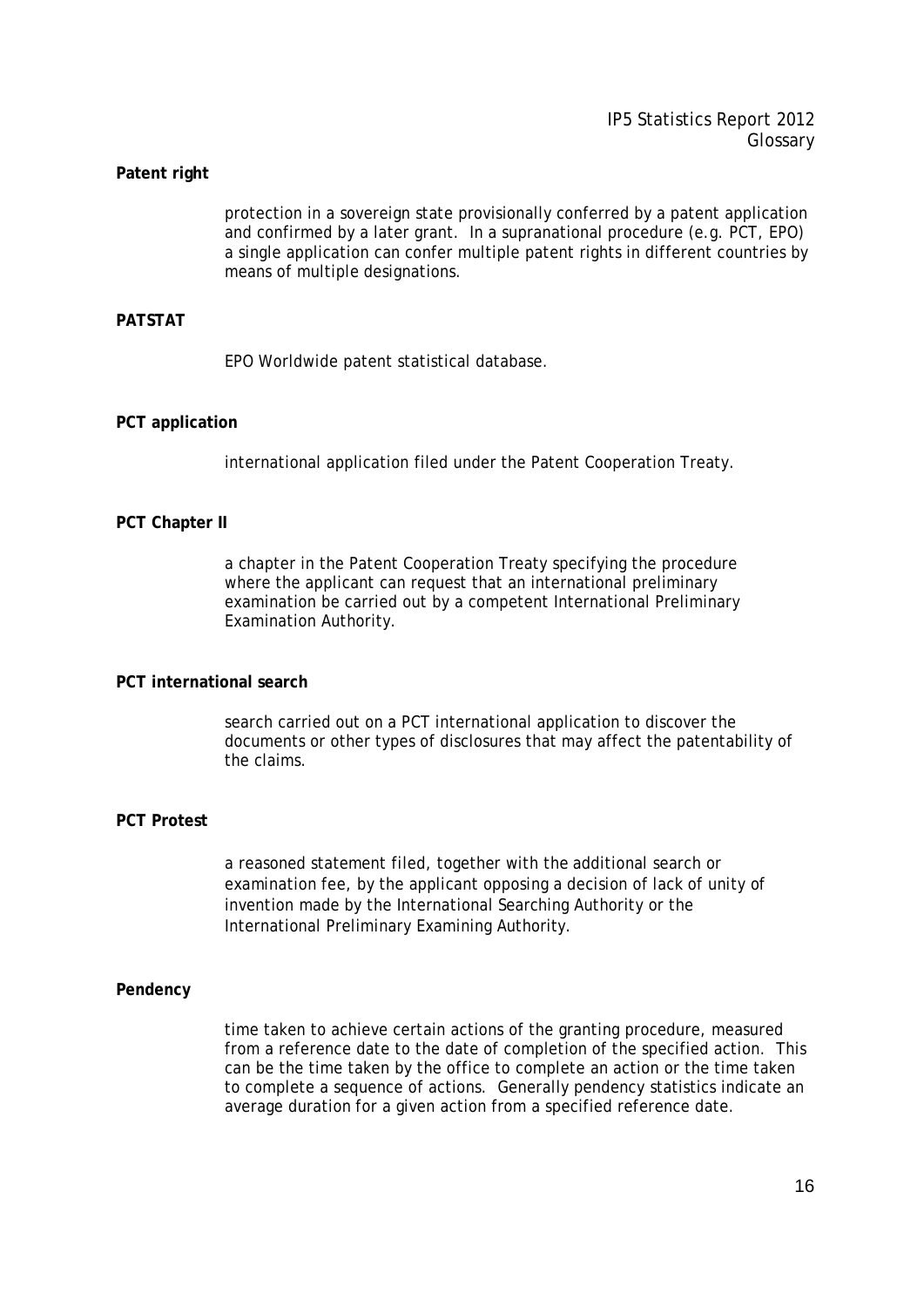#### **Petition for review**

EPO request before the Enlarged Board of Appeal for review in specific cases the decision of the Board of Appeal.

#### **Plant patent**

USPTO legal protection that generally can be granted for a new and distinct, invented or discovered asexually reproduced plant.

#### **Practical Applicability**

SIPO the invention or utility model can be made or used and can produce effective results.

## **Prior Art**

the complete information publicly available related to matter for which protection is sought in a patent application. Also known as state of the art. See also *PCT International search*.

#### **Priority**

under the terms of the Paris Convention of 1883 and its later amendments, an applicant may make a subsequent filing for the same invention in another jurisdiction within 12 months of a first filing, quoting the priority of the first filing.

#### **Provisional patent application**

USPTO U.S. national application for patent that does not require a patent claim, oath or declaration, or any information disclosure (prior art) statement. Provisional patent applications provide the means to establish an early effective filing date in a nonprovisional patent application, automatically become abandoned after one year, and cannot claim priority to, or the benefit of, another application.

#### **Publication**

the event where the content of the patent application is disclosed to the public. In most jurisdictions, the patent applications are published promptly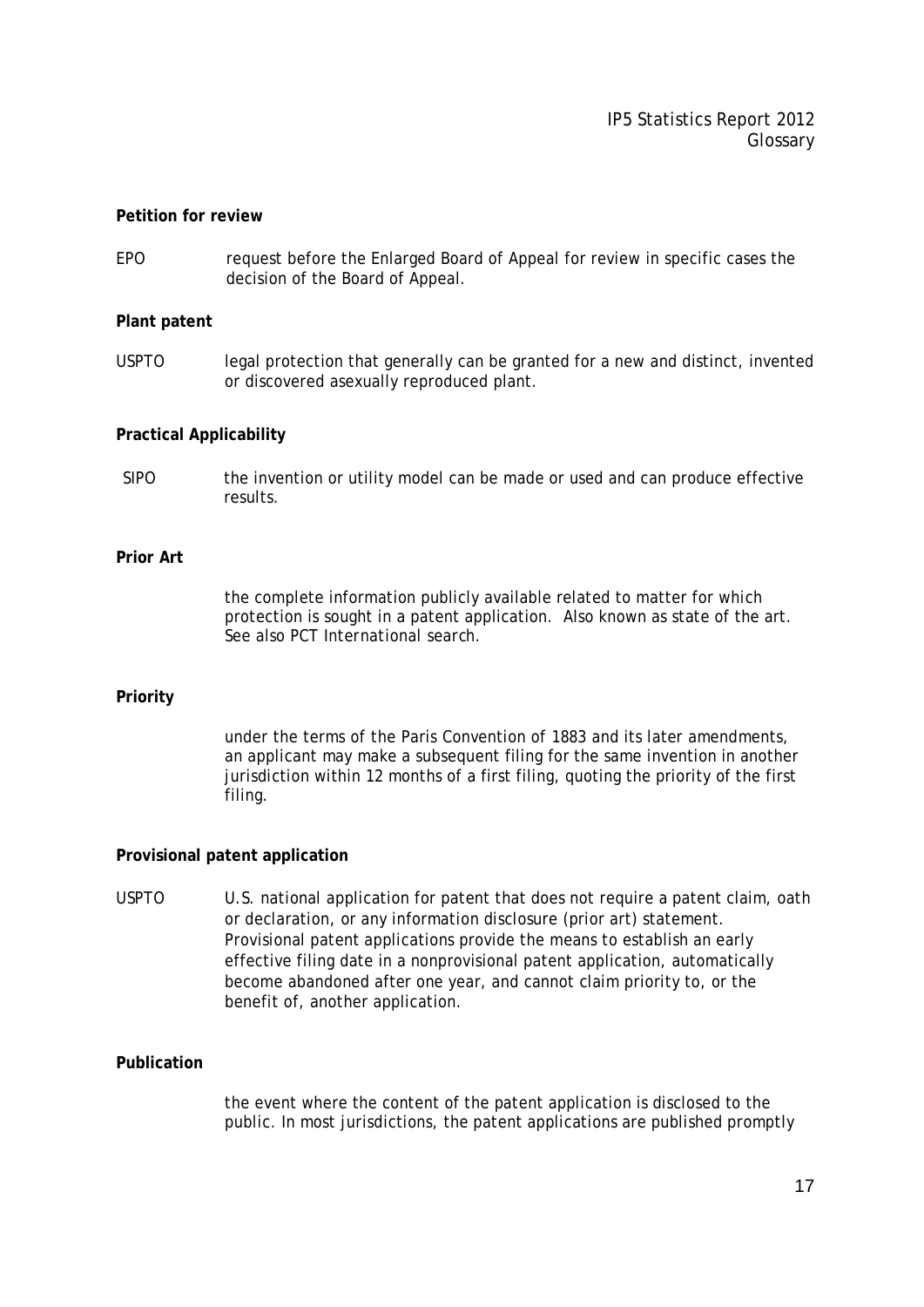at 18 months after the earliest priority date (or filing date where no priority is claimed), subject to certain conditions. Another publication is made at grant.

EPO the European search report is published by the EPO if possible together with the application.

> at the same time as it publishes the mention of the grant of the European patent, the EPO also publishes a specification of the European patent containing the description, the claims and any drawings. International applications, for which the European Patent Office is the designated office are, when published, also mentioned in the European Patent Bulletin.

- JPO/ KIPO the application is published 18 months after filing to ensure that no duplication of research and application is made. In addition, in case of a request for early disclosure by the applicant, the application is published earlier than 18 months.
- SIPO where, after receiving an application for a patent for invention, SIPO upon preliminary examination, finds the application to be in conformity with the requirements of the Patent Law, it shall publish the application promptly after the expiration of 18 months from the date of filing. Upon the request of the applicant, SIPO publishes the application earlier.
- USPTO except in limited circumstances, nonprovisional applications are published at 18 months after the earliest filing date for which a benefit is sought.

## **Reexamination proceedings**

## see *Opposition* and *Revocation*

- SIPO see *Appeal*
- USPTO refers to the USPTO process for conducting a second examination of any claim of the patent on the basis of prior art patents or printed publications which the requester states to be pertinent and applicable and to have a bearing on the patentability. The request may be filed at any time during the period of enforceability. A request for ex parte reexamination (under 35 U.S.C. 302) or inter partes reexamination (under 35 U.S.C. 311) may be filed.

## **Receiving Office**

The office at which a patent application is filed, even though patent protection may be sought in other jurisdictions. This is particularly relevant for international phase PCT applications, since a single application automatically designates a wide range of jurisdictions.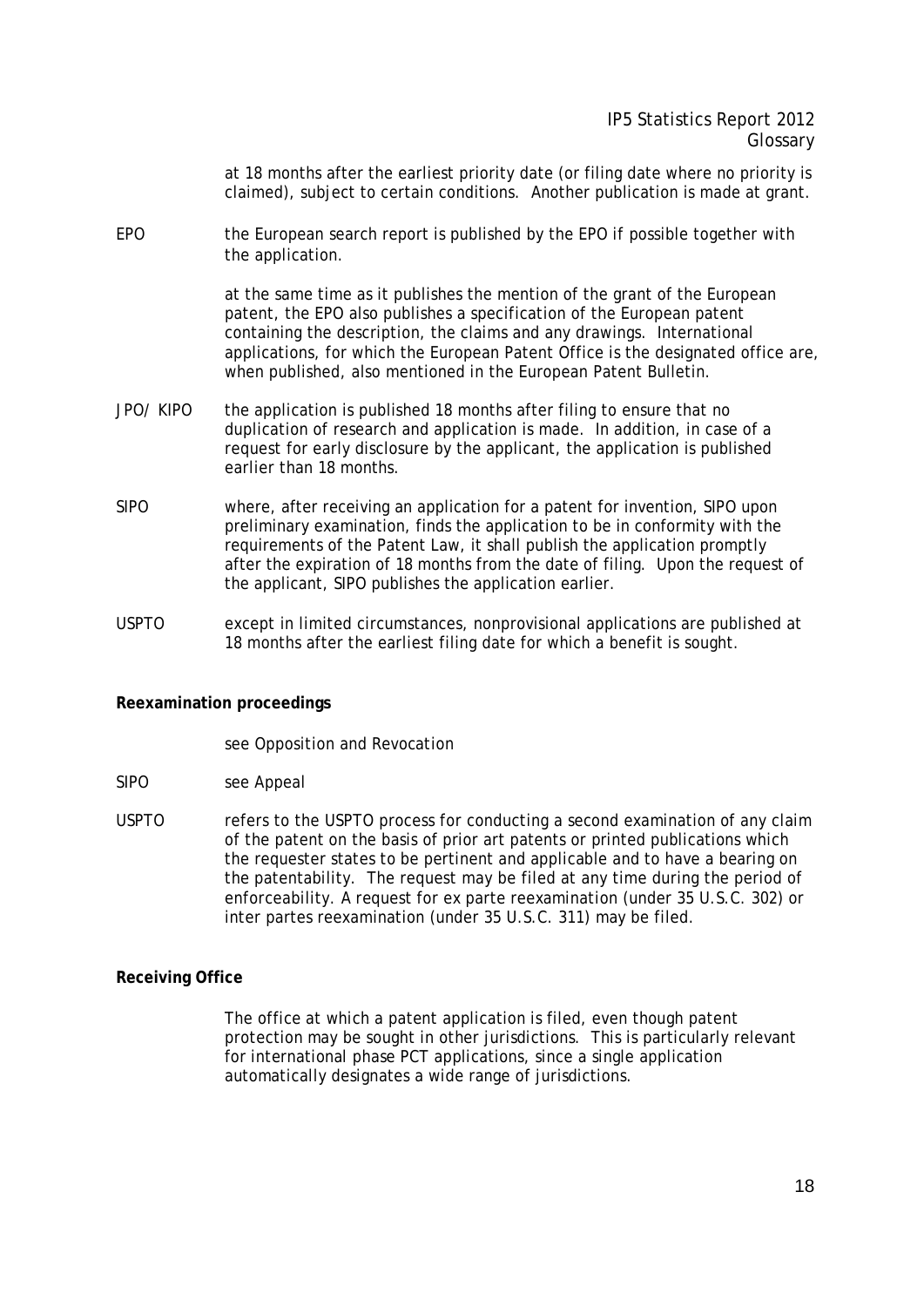# IP5 Statistics Report 2012 Glossary

## **Refusal**

- EPO/JPO if an application does not fulfill the necessary requirements, it will be /KIPO refused by the office.
- SIPO see *Rejection*
- USPTO n.a. (this does not apply to patent applications; however, a defined set of submission documents is required before the submission can be considered to be a complete application).

# **Regional application**

patent application filed under a supranational patent system covering several countries of the same geographical zone.

European Patent Organization (38 European countries as of December 31, 2011), Eurasian Patent Organization (9 east European and Asian countries), African Intellectual Property Organization (16 African countries), African Regional Industrial Property Organization (15 African countries), Gulf Cooperation Council (6 countries).

# **Reissued patent**

- EPO/JPO see *Amended form*
- KIPO new version of the patent in which an amendment of the description, claims and/or drawings is reflected after an invalidation trial
- SIPO n.a.
- USPTO may be issued by the Director whenever any patent is, through error without any deceptive intention, drawing, or by reason of the patentee, claiming more or less than he had a right to claim in the patent. On the surrender of such patent and the payment of the fee required by law, the patent may be reissued for the invention disclosed in the original patent, and in accordance with a new and amended application, for the unexpired part of the term of the original patent. No new matter shall be introduced into the application for reissue. The phrase "without any deceptive intention" was deleted from 35 U.S.C. 251 on September 16, 2012.

## **Rejection**

EPO if an opposition or an appeal does not fulfill the necessary requirements, it will be rejected by the office.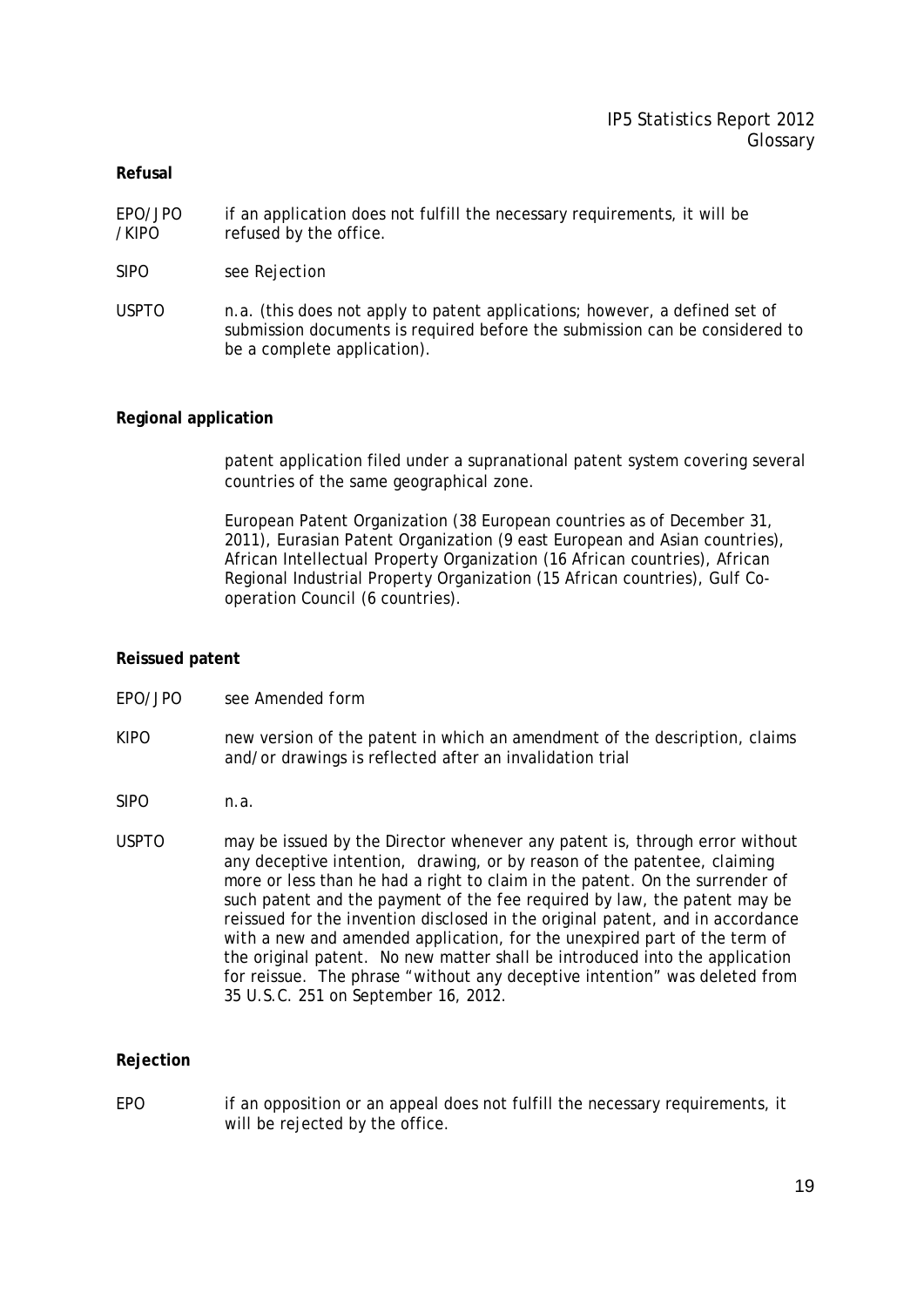# IP5 Statistics Report 2012 Glossary

#### JPO/KIPO see *Refusal*

- SIPO if an application does not fulfill the necessary requirements it will be rejected by the office.
- USPTO a written statement by an examiner that explains why a claimed invention is not considered patentable.

#### **Revocation**

EPO if the opposition division considers that the grounds for opposition prejudice the maintenance of the patent, it shall revoke the patent.

> the patentee may request to have the whole patent revoked for all the designated states. The request can be filed at any time after grant, after opposition proceedings, or even after expiry of the patent.

- JPO/ KIPO the patent will be revoked when the appeals collegiate comes to the agreement that a patent should be revoked on the basis of the reason for the appeal.
- SIPO see *Invalidation*
- USPTO at the conclusion of a reexamination proceedings, any patent claims that are determined to be unpatentable are cancelled.

#### **Search report**

EPO a report on the results of the search drawn up by the search division after the patent application has been accorded a date of filing and is not deemed to be withdrawn. See *European search*.

JPO/KIPO n.a. /SIPO/USPTO

## **Sector of technology**

The fields of technology associated with the International Patent Classification (IPC) are grouped into five main sectors of technology (see Field of technology).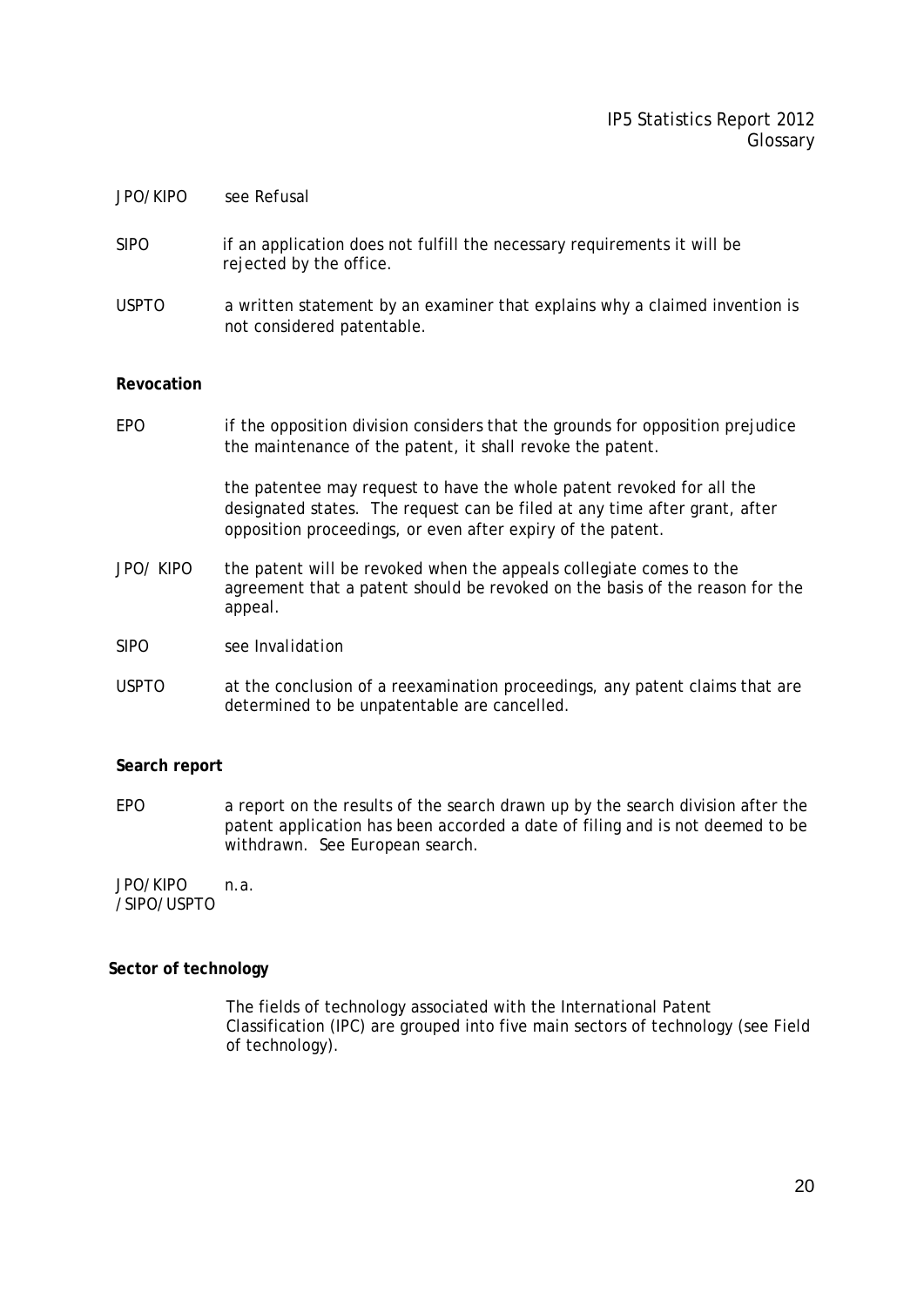# **State Intellectual Property Office of the People's Republic of China**

Chinese authority responsible for industrial property matters as patents, utility models and designs.

# **State of the Art**

see *Prior art* 

# **Supplementary search**

- EPO search carried out by the European Patent Office on a Euro-PCT application in the regional phase for which the International Search Authority was not the European Patent Office.
- JPO/KIPO n.a.

SIPO/ an updated search

USPTO to locate prior art that was unavailable at the time of the original search, such searches may be performed, as necessary, during the pendency of an application.

## **Supranational procedure**

either a regional procedure: the European Patent Convention, the Harare Protocol, the Eurasian Patent Convention, the Gulf Cooperation Council or the Patent Cooperation Treaty. See also *Regional application*.

## **Technical appeal**

EPO an appeal on a decision taken during the patent procedure.

## **Technical field**

a level of aggregation within a patent classification. See also *International Patent Classification*.

## **Third party**

EPO/JPO party other than the party concerned with the patent application. /KIPO/SIPO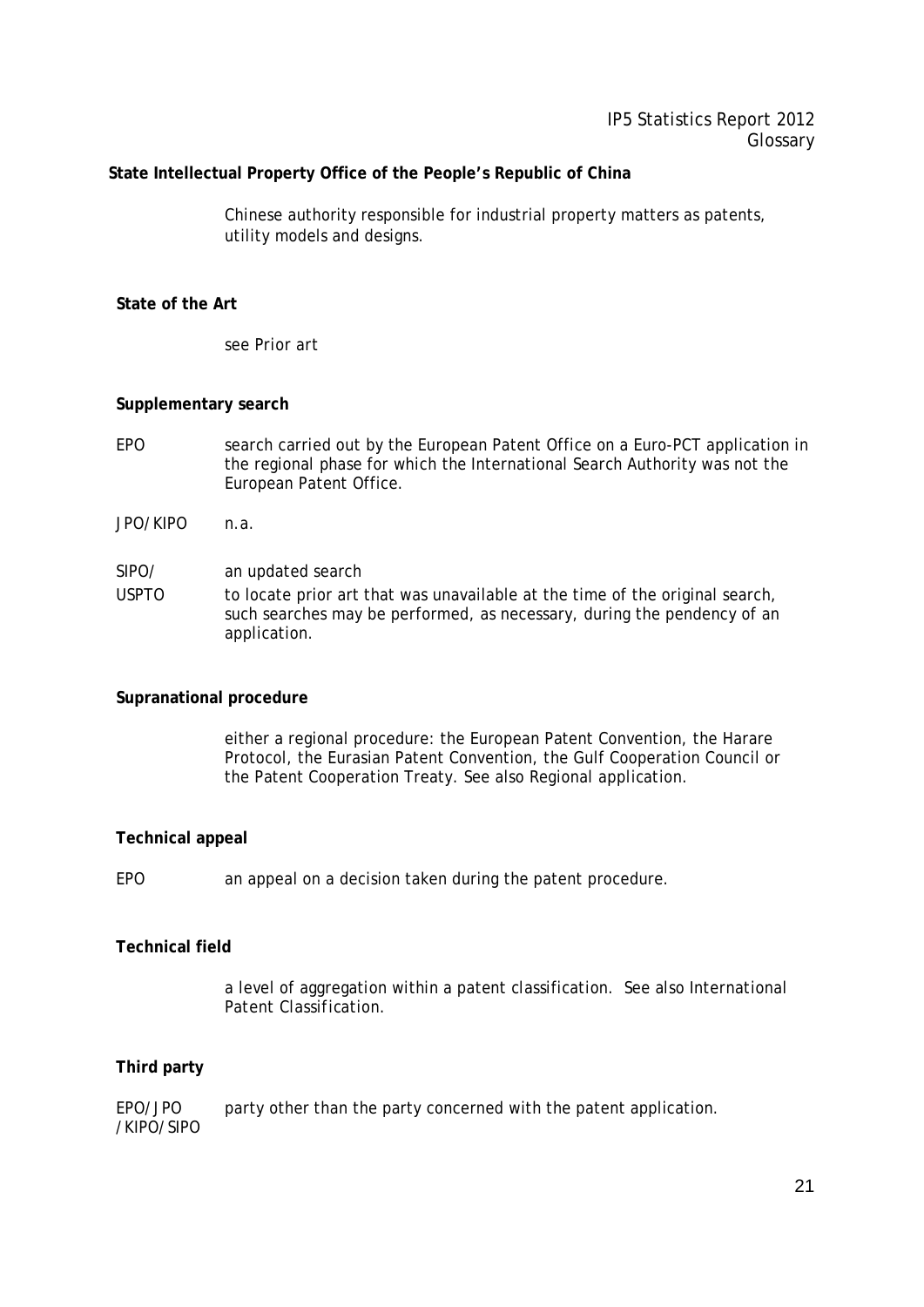USPTO this term usually refers to a requester in a reexamination proceedings, other than the patent owner or its privies.

#### **Three-Track Examination**

KIPO an applicant can choose among three options, accelerated, regular and deferred examinations.

# **Triadic patent family**

a triadic patent family is part of a filtered subset of patent families for which there are published applications or grants at EPO and JPO and published grants at USPTO. In this case patent filings that share common priorities are consolidated into a single patent family.

# **Trilateral Offices**

the European Patent Office, the Japan Patent Office and the United States Patent and Trademark Office.

## **Trilateral patent family**

a Trilateral patent family is part of a filtered subset of patent families for which there is evidence of patenting activity in all Trilateral blocs (EPC states, Japan and the U.S.).

#### **Trilateral Statistical report**

see *IP5 Statistics Report*

## **United States Patent and Trademark Office (USPTO)**

as an agency of the United States Department of Commerce, the primary services provided by the USPTO are examining patent and trademark applications and disseminating patent and trademark information.

#### **U.S. patent classification system**

an official patent classification system used and maintained by the United States Patent and Trademark Office (USPTO), that contains more than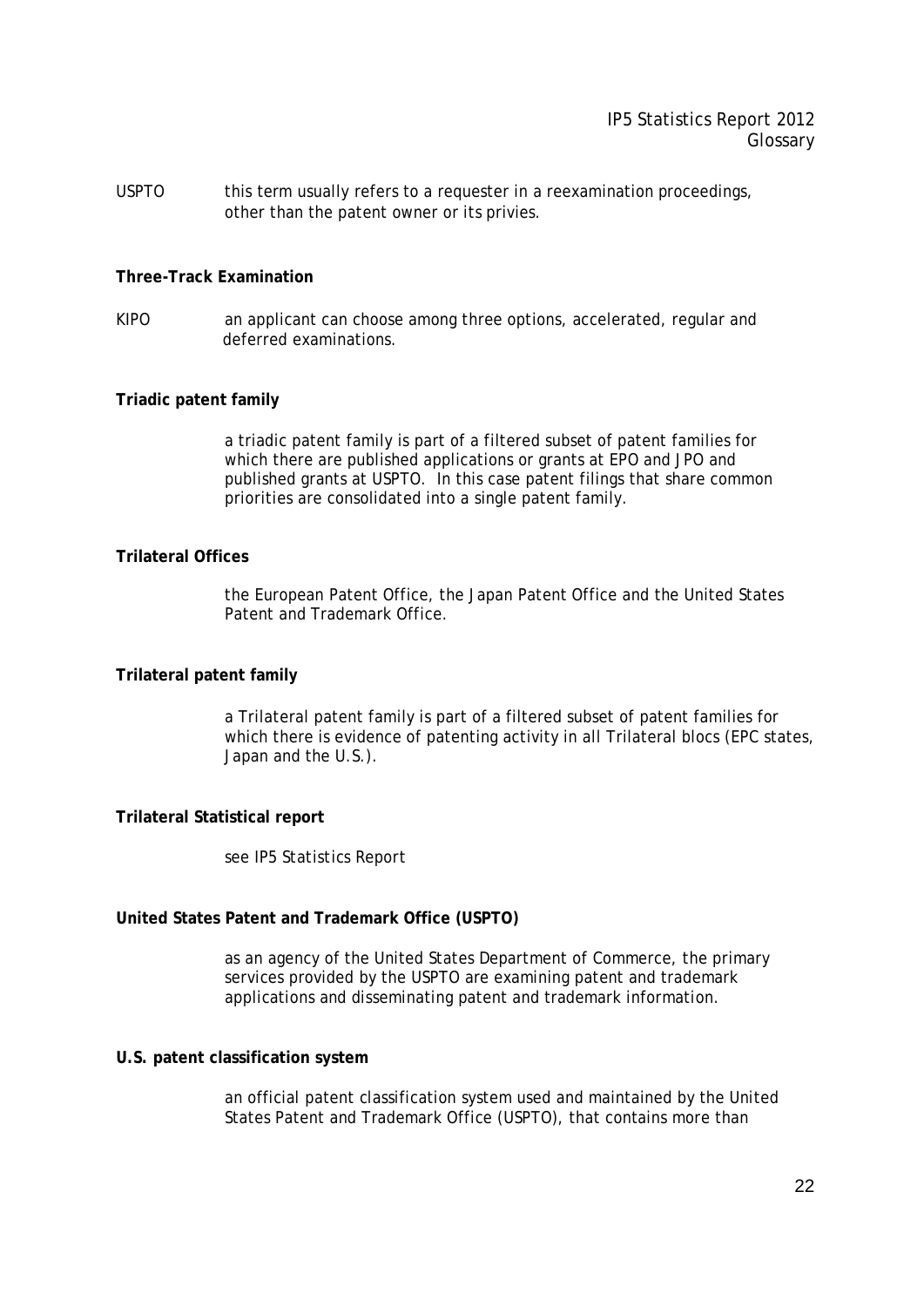400 classes. USPTO is in the process of transitioning to the cooperative classification system (CPC) that will be jointly administered by EPO and USPTO. See *CPC*.

#### **Unobviousness**

see *Inventive step*

#### **Utility**

- EPO/JPO see *Industrial applicability*
- /KIPO
- SIPO see *Practical Applicability*
- USPTO an invention has a well-established utility if (i) a person of ordinary skill in the art would immediately appreciate why the invention is useful based on the characteristics of the invention (e.g., properties or applications of a product or process), and (ii) the utility is specific, substantial, and credible. Utility is a requirement for patentability.

#### **Utility model**

an exclusive right granted for an invention, which allows the right holder to prevent others from commercially using the protected invention, without his authorization, for a limited period of time. In its basic definition, which may vary from one country (where such protection is available) to another, a utility model is similar to a patent. In fact, utility models are sometimes referred to as "petty patents" or "innovation patents."

## **Utility patent**

USPTO legal protection that can be granted for any new, useful, and nonobvious process, machine, article of manufacture, or composition of matter, or any new and useful improvement thereof. The USPTO utility patent has similarities to patents (not utility models) issued by EPO, JPO, KIPO, and SIPO.

#### **Withdrawal**

EPO/SIPO an application is withdrawn either on request of the applicant or by decision of the office to consider the application to be withdrawn because the applicant